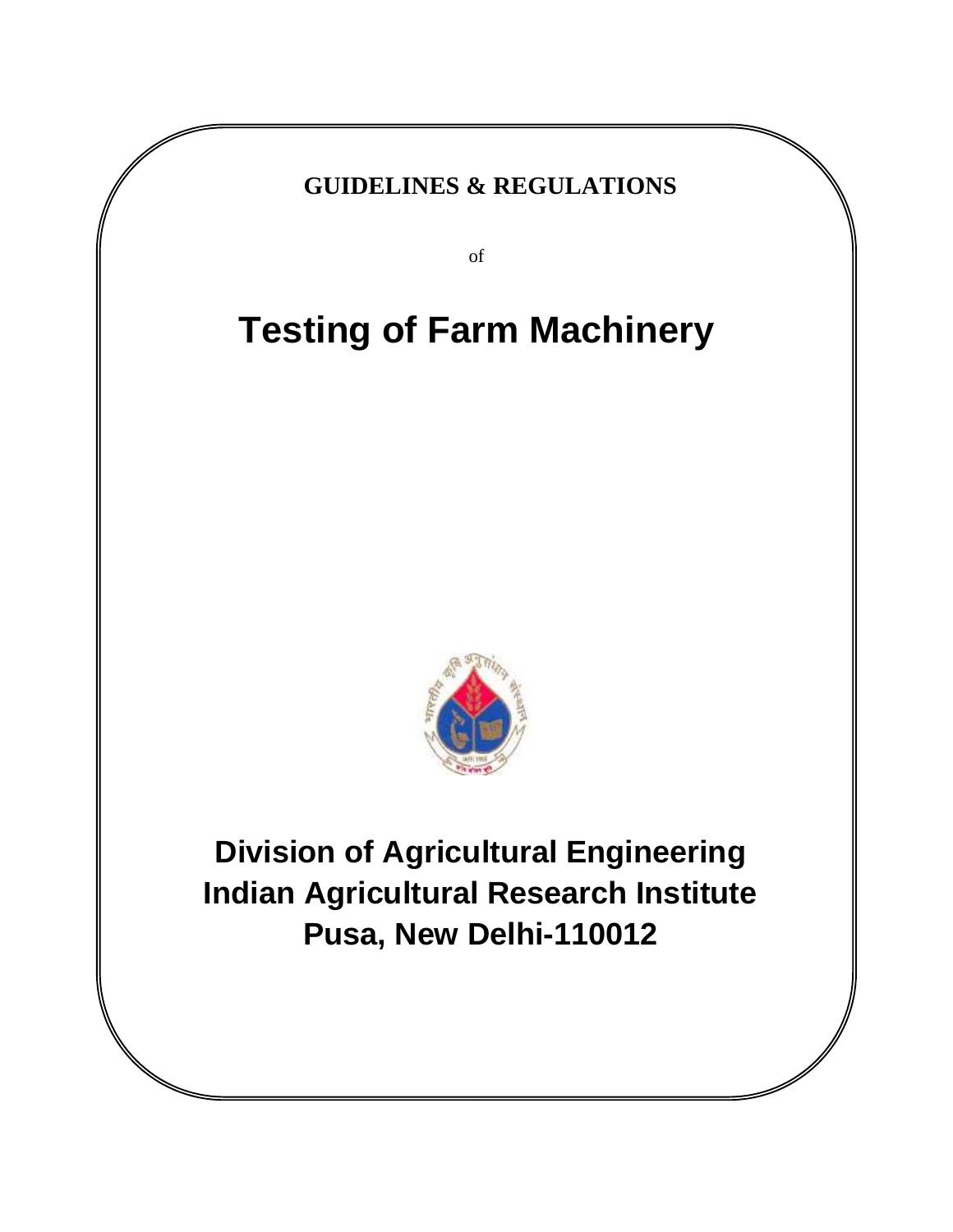#### **1. INTRODUCTION**

The farm mechanization has been well received world over as one of the important elements of modernization of agriculture. Farm Mechanization provides technologies to facilitate agricultural growth through efficient utilization of inputs. Adoption of mechanization ensure timeliness of agricultural operations, reduces cost of production as well as reduces drudgery in carrying out various agricultural operations. Equipment for various operations like tillage, sowing, irrigation, plant protection and threshing etc. are generally being used by farming community. It is generally believed that the benefits of modern farm technologies have been availed of only by large farmers. The fact even small farmers utilize selected farm equipment for efficient farm operations through custom hiring. The use of modern agricultural machinery and improved farming technique have definitely increased the production and productivity in agriculture as well as generated better job opportunity. Farm machines supplied to the farmers must ensure functional and life reliability. For this, testing of machines according to a well-established standardization procedure is important. This will help to ensure quality of machines reaching farmer as well as pin pointing improvement need for higher efficiencies/enhanced quality to manufacturer.

## **2. OBJECTIVES OF TESTING**

The rapid demand on farm equipment has promoted many manufacturers to take up production of farm machinery. With heavy investment on farm machinery, it is necessary to have some means of assessing the performance of machines being brought out by the various manufacturers before being used by the farmers. The major objectives are:

1. To test agricultural machinery manufactured within the country or imported (as per list given in Annexure I) with a view to assess their functional suitability and performance reliability so that it will help farmers and other prospective users in determining the comparative performance of machines available in market, provide materials to engineers and extension workers for guiding users in proper selection of equipment, form the basis for standard specification to be used by the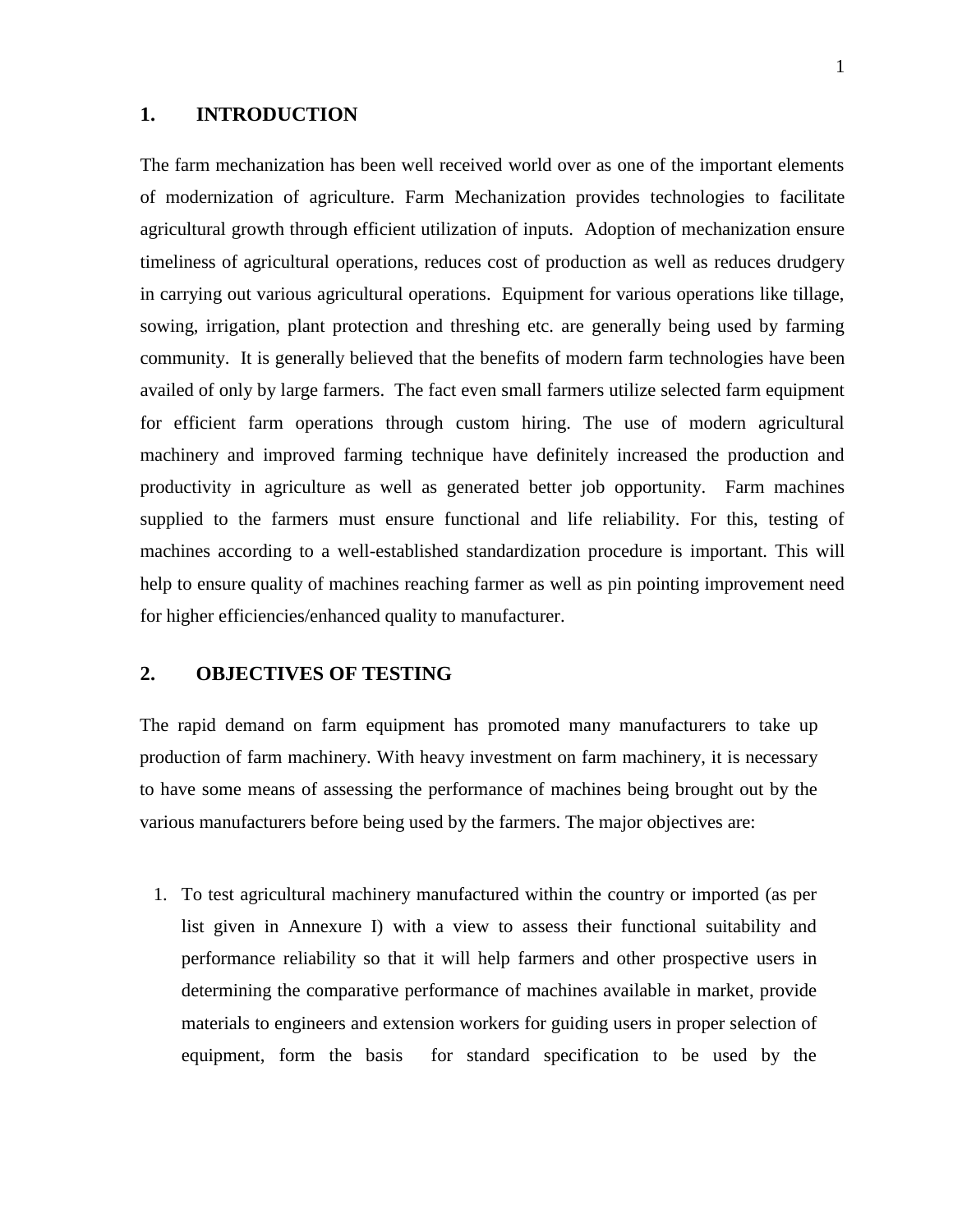manufacturers and distributors and help financial institutions in recommending financial assistance both to the manufacturers as well as farmers.

2. To assist Bureau of Indian Standards in formulation of standards for testing of agricultural machines covered under the scope of Certification Marks Scheme.

#### **The Testing wing acts as a unique impartial agency for :-**

#### The Manufacturer

- $\triangleright$  To evaluate the product both for developmental and production models.
- $\triangleright$  To get the advice of the testing Institution based on the performance reports and thus continuously improve upon the products.
- $\triangleright$  To get an authentic data on the performance of similar machines of other manufacturers to improve the product.
- $\triangleright$  To accelerate sales through test reports to be released by the testing Institution which may be used as an advertising media under certain conditions.
- $\triangleright$  To improve technical literature like service manual, performance data sheets etc.
- $\triangleright$  To provide independent evidence to support the claims for the machine performance.

#### The Purchaser/User

- $\triangleright$  To get guidelines for taking decision on the type of machine to be used for a certain operation.
- $\triangleright$  To select particular machine according to individual requirements where a choice of different brand exists.

#### **3. WHAT CAN BE TESTED?**

**This Farm Machinery Testing Centre, Division of Agricultural Engineering, ICAR-IARI Pusa New Delhi-110012 is authorised by the Ministry of Agriculture, Govt. of India vide letter No F.No.8-1/2004- My (I&P) dated 14th September, 2010 to test the agricultural implements as mentioned in the Annexure-I (Schedule 'B')** 

#### **Land development and tillage equipment/implements**

- Hydraulically reversible MB Plough
- Combined Tillage Tool (Tractor drawn)/Integrated tool bar
- Rotavator
- Cultivator
- Disc / M.B. Plough/ All types of Harrows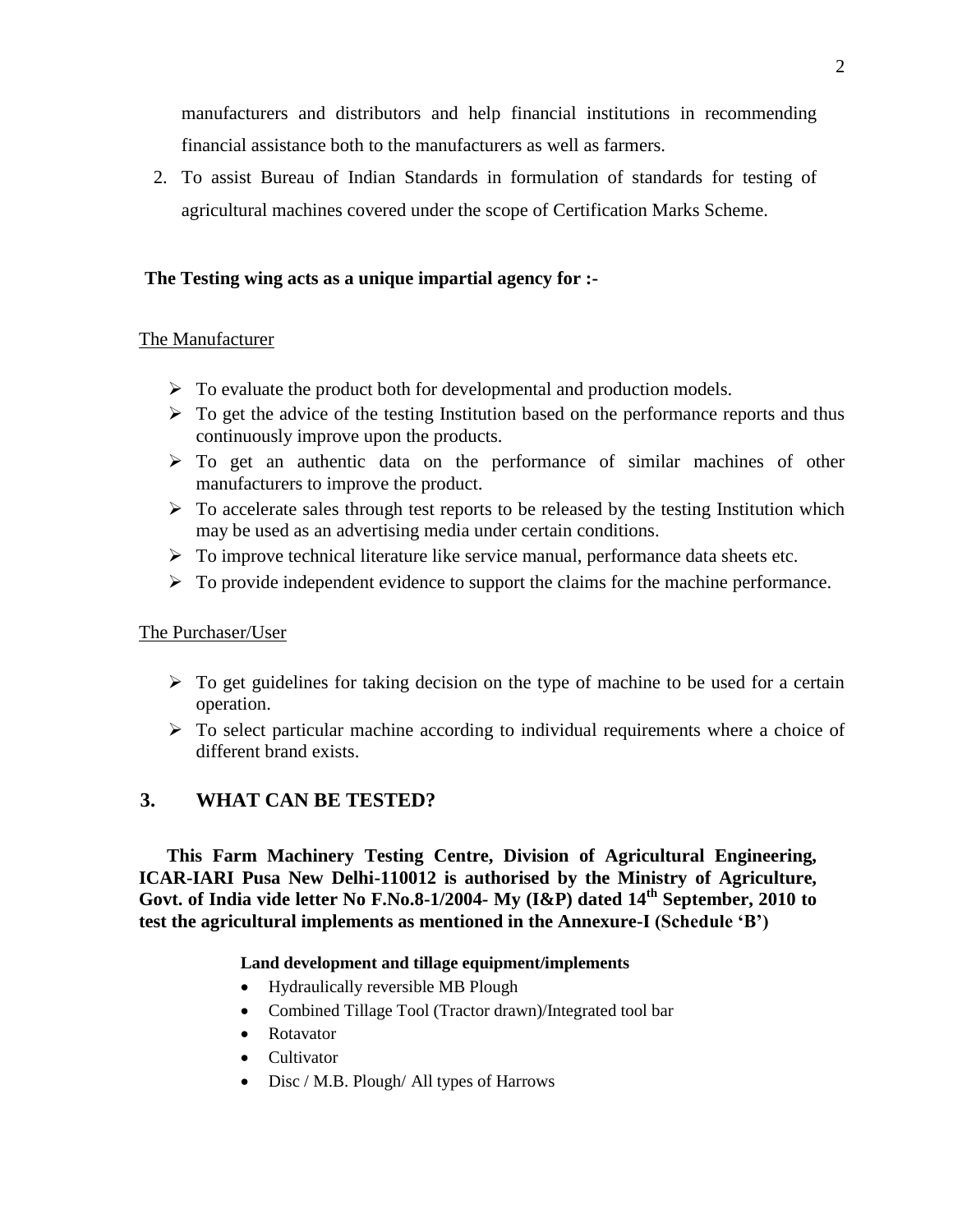#### **Sowing and Planting Equuipment/Implements**

- Tractor Driven Potato Planter
- Tractor Driven Ridger Seeder
- Tractor Driven Groundnut Planter
- Raised bed planter
- Tractor drawn Sugarcane Cutter Planter

#### **Intercultivation equipment**

• Power weeder upto 3.5 kW

#### **Plant Protection Equipment**

• Self Propelled light weight boom sprayer

#### **Harvesting and Threshing Equipment**

- Tractor mounted potato digger elevator
- Tractor mounted groundnut digger shaker
- Power Sunflower Thresher
- Powered Maize Sheller
- Multi-crop thresher
- Axial flow paddy thresher
- Powered Groundnut thresher/decorticator

## • Power Maize dehusker cum sheller

## **Equipment for Residue Management**

• Flail type straw chopper cum spreader

#### **Post Harvest &Agro Processing Equipment**

Semi-automatic mini dal mill

#### **4. WHO ARE THE BENEFICIARIES?**

- Manufacturers of agricultural machinery.
- Research and Development Organizations.
- Agricultural Universities.
- State Agro Industries.
- Rural Financial Institutions.
- Rural Development Agencies engaged in Farm Mechanization.
- Distributors and Users of agricultural machinery.

#### **5. TESTING FACILITY AT ICAR-IARI, New Delhi**

It will act as an important link between manufactures and users of agricultural machines as well as other agencies responsible for the introduction and popularization of farm Equipment.

Two type of tests *i.e* commercial and confidential will be carried at the IARI, New Delhi. The commercial tests are aimed to verify declarations/claims of the manufacturer/applicant for performance characteristics of machines that are in or ready for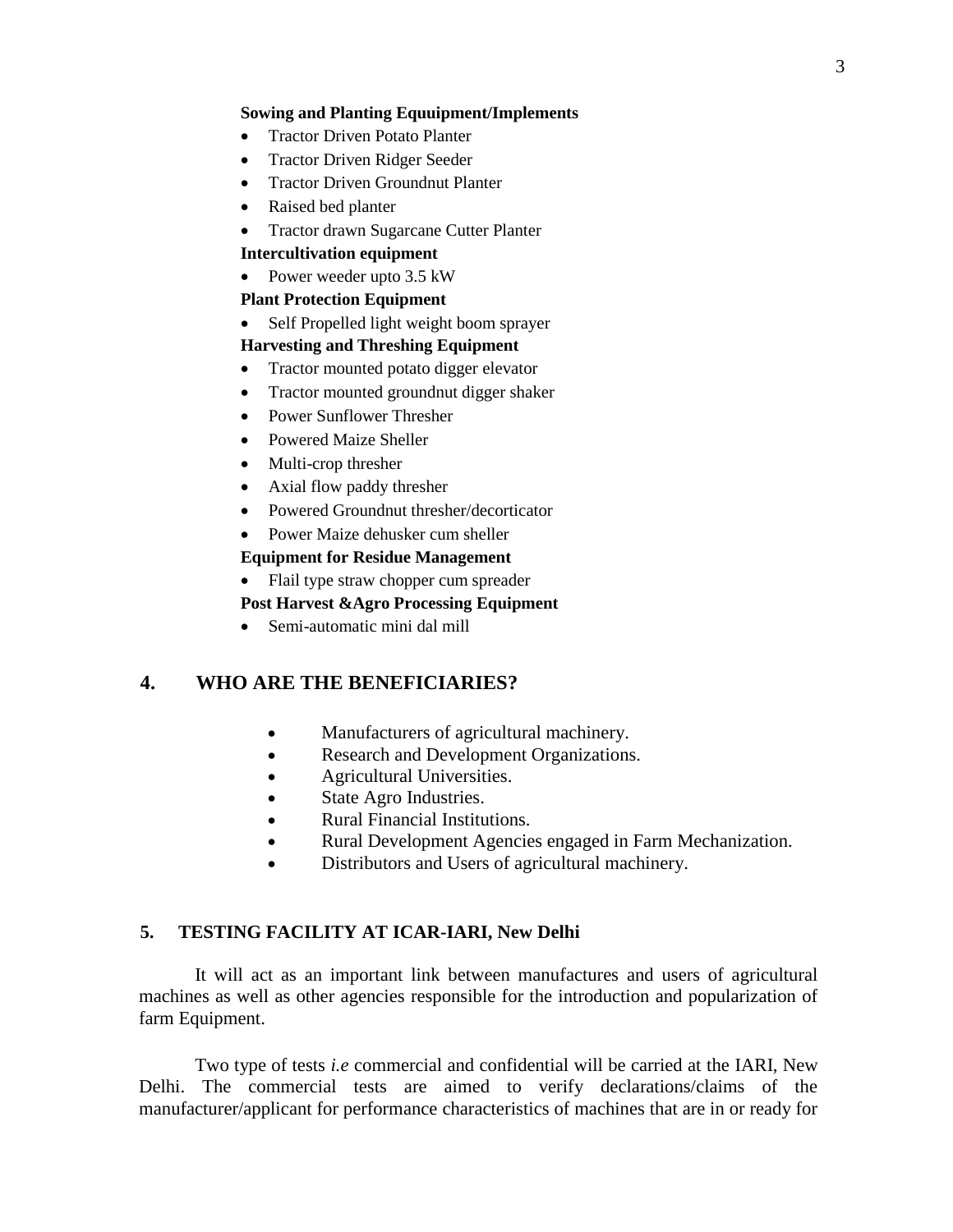commercial production. Confidential tests are carried out for providing confidential information on the performance of the machine, whether ready for commercial production or not or to provide any specific data that may be required by the manufacturer/applicant.

## **6. REGULATIONS FOR TESTING**

Two categories of test *viz.* **(1) Commercial** and **(2) Confidential** will be carried out at Farm Machinery Testing Centre, Division of Agricultural Engineering, ICAR-IARI Pusa New Delhi-110012 .

- 1. Commercial Tests are for evaluating/establishing performance characteristics of machines that are in or ready for commercial production. The following types of commercial tests will be undertaken:
	- a) Initial commercial tests on indigenous or imported prototype machines ready for commercial production.
	- b) Batch test on machines which have already undergone initial commercial test and/or are being manufactured commercially in the country.
	- c) Test in accordance with OECD Standard Test Code: shall be undertaken on machines (which have already undergone initial commercial test) on the specific request of the manufacturer/applicant, exclusively for export purposes.
- 2. Confidential Tests are for providing confidential information on the performance of machines, whether ready for commercial production or not or to provide any special data that may be required by the manufacturer/applicant.

## **6.1. GENERAL REGULATIONS GOVERNING ALL TESTS**

- 1. Machines may be tested at the request of the manufacturer/accredited importers referred to as "Applicant" herein after on the prescribed form. (Proforma given at Annexure-III).
- 2. Tests will be carried out at the Farm Machinery Testing Centre, Division of Agricultural Engineering, ICAR-IARI Pusa New Delhi-110012 hereinafter referred to as "Testing Authority" to whom application on prescribed form may be addressed.
- 3. All the tests will be conducted as per BIS Test Code. If BIS test code is not available for any machine/component, the test code shall be framed by the Testing Authority whose decision shall be final.
- 4. The amount of test fee as indicated in the Annexure-IV will have to be deposited before the machine is tested.
- 5. The machinery will be delivered by the applicant at the site of testing authority
	- i. Parts of assemblies of machines worn out or damaged during test shall be replaced/repaired by the applicant free of cost within the time specified by the Testing Authority.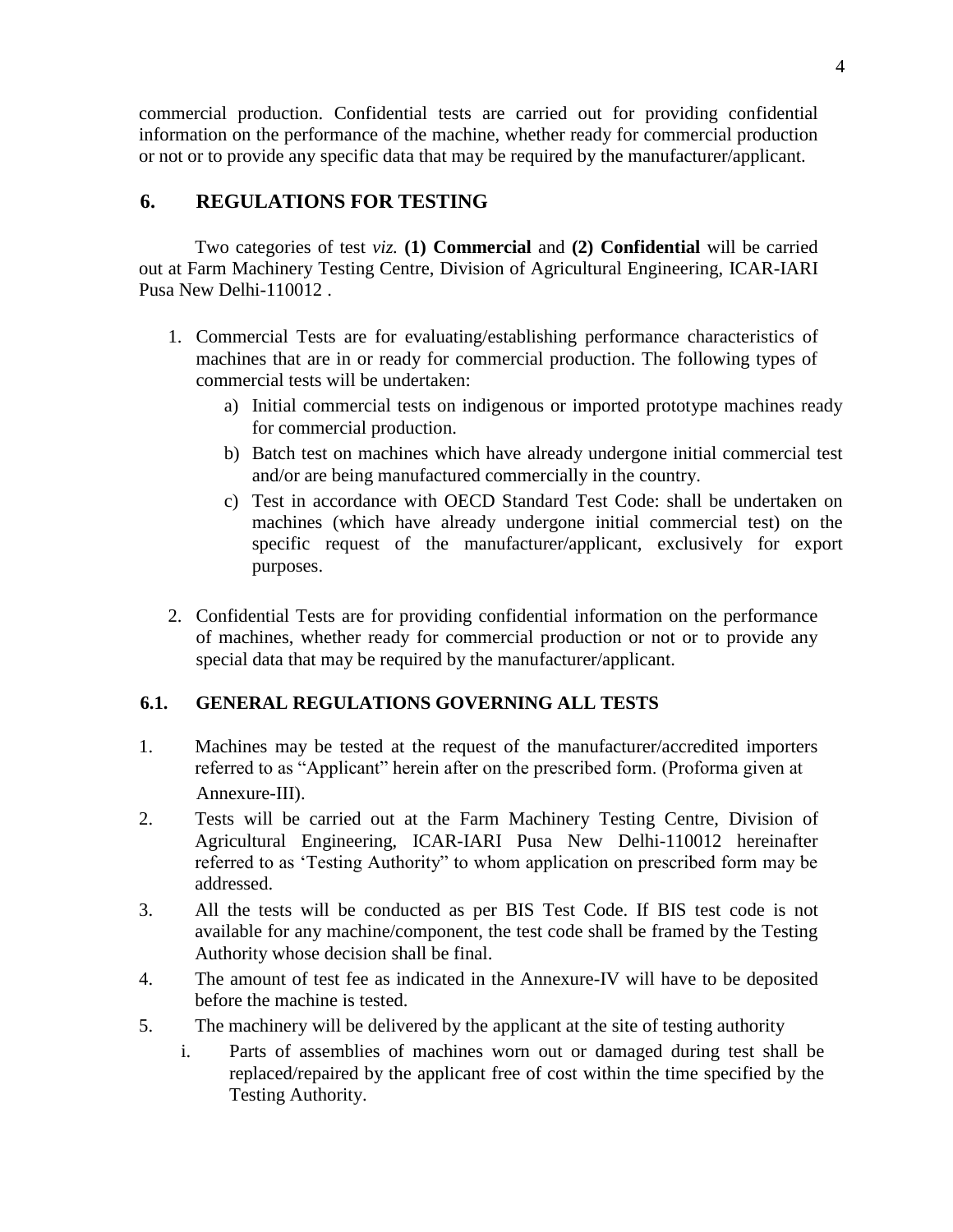- ii. In case some parts are required by the Testing Authority for destructive tests, these shall be arranged free of cost by the applicant.
- iii. In case, any services are provided by the Testing Authority these will be charged for.
- 6. The cost of laying foundation, fixtures, *etc.* which are not normally available at the testing authority site and which are found necessary for working of the machine under test and all special store items shall be borne by the applicant.
- 7. Parts and assemblies of machines worn out or damaged during the test may be handed over at the discretion of the Testing Authority only after the test report has been released.
- 8. The applicant will make his own arrangement to collect the machine within one month of intimation by the Testing Authority. If the applicant fails to remove the machine in this period, the applicant will be liable for payment of ground rent as fixed by the Testing Authority for a period not exceeding four months. After the expiry of 3 months, one month notice will be served on the applicant by the Testing Authority. If the applicant fails to remove the machine within the period the machine will become the property of ICAR-IARI and may be disposed of by auction at the discretion of the Testing Authority.
- 9. If any un-patented machine or a machine in respect of which a proper application for patent has not been duly made, is submitted for test, it will not be published or disclosed to the public by ICAR-IARI and the matter will be treated as confidential so that the right of the investor or a person claiming through him to get a patent for the machine is not prejudiced.
- 10. If in the course of testing a machine/component, any invention/and/or developments originate from the ICAR-IARI, the ICAR-IARI may at its discretion take out separate patents to protect the subject matter invented and/or developed.
- 11. If a machine submitted for confidential test has been tested as per relevant commercial test procedure and the procedure followed for commercial testing has been observed in all respects, then on the request in writing of the applicant, the confidential test report may be converted to commercial report.

## **6.2. ADDITIONAL REGULATIONS GOVERNING COMMERCIAL TESTS**

1.If a machine is already in commercial production in India, the sample for batch test shall be new and be selected by the Testing Authority or his accredited representative at random from series production. No alteration/modification that would alter its practical performance shall be allowed thereafter.

2. i) The commercial test report may be used commercially by the applicant and may be published in full without any alteration or omission. No extract or abbreviated version shall be published without the written approval of the Testing Authority.

ii) The applicant may mention in advertisement that the machine/component has been tested at the Farm Machinery Testing Centre, Division of Agricultural Engineering, ICAR-IARI Pusa New Delhi-110012 and shall invariably quote the number of the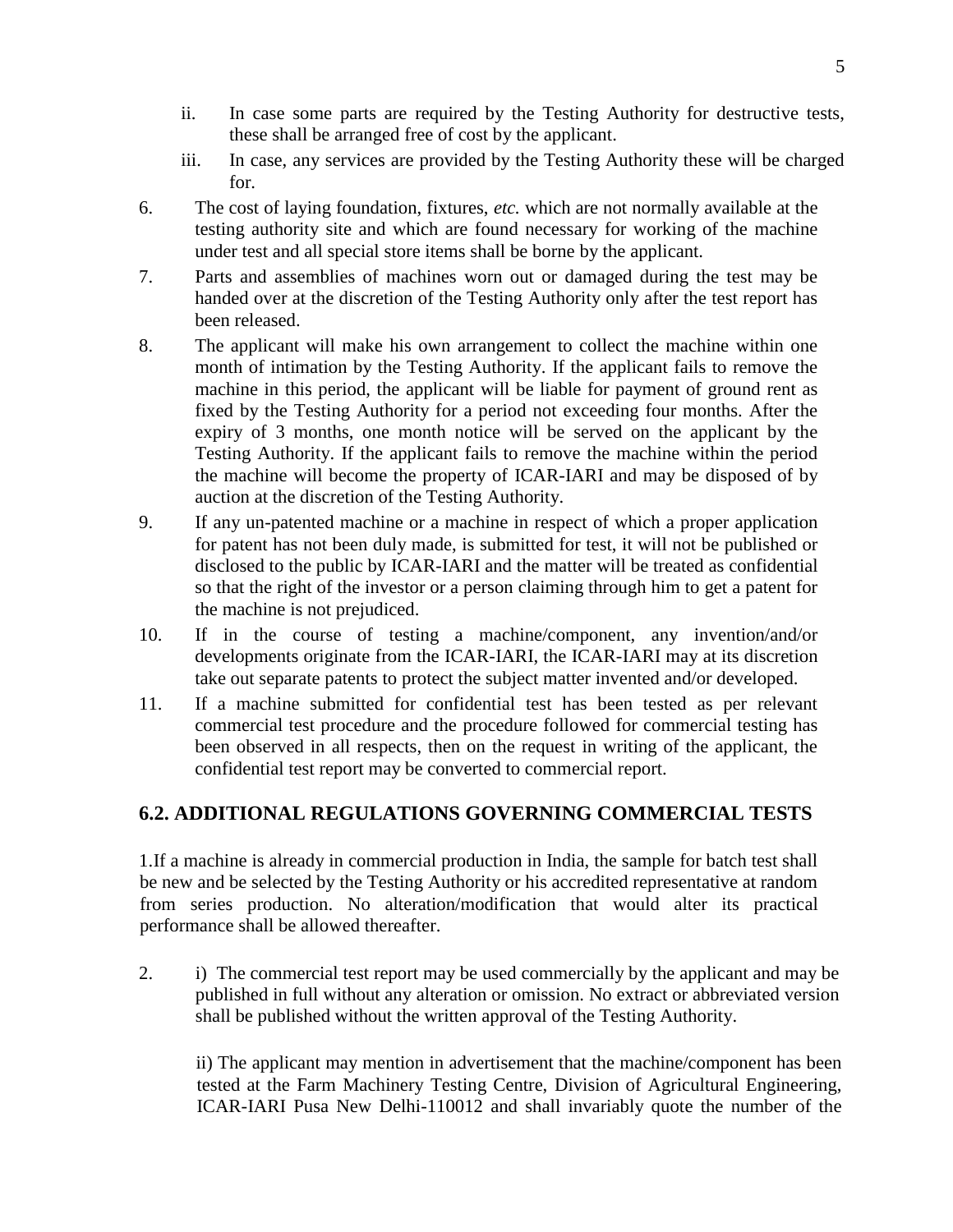Test Report in the Advertisement. All the pamphlets or advertisements meant for public should indicate only performance values observed by the Testing Authority.

3.The IARI reserves the right to publish or to communicate to any person or body the results either wholly or in part together with such comments and additional information as they think desirable.

5.In case of machines which are marketed and are not tested for the benefit of the farmers, the Univrsity on the direction of the Government, reserves the right to carry out commercial test on any such machine sold in the country and to publish the results thereof.

6.In case of damage to or breakdown of any particular component during the course of testing, the applicant may replace the part with a new one having the same specifications. Testing Authority may at its discretion permit replacement of any component which the applicant has learnt is defective on account of material or workmanship. However, replacement of complete assemblies shall not be permitted. If major breakdown occurs, necessitating replacement of major assemblies, the applicant may be allowed to withdraw the machine.

7.In case the machine is withdrawn from test because of reasons stated above the applicant shall have to submit another machine after incorporation of required changes or replacements. The test report of the first machine containing the results of tests conducted and clearly stating the reasons for non-completion of tests, shall be released immediately after withdrawal of the machine from test. The test report of second machine shall contain a reference to the testing of the earlier machine.

## **6.3. ADDIITONAL REGULATIONS GOVERNING CONFIDENTIAL TEST**

1.Results obtained will be the property of the applicant and will not be communicated to any person or body without the applicant"s consent. The applicant shall neither publish the report nor any extract from it nor divulge test results to any other person or body without prior written approval of the Testing Authority. The report shall not be used for commercial purposes.

2.In case of confidential test, adjustment, modification or alteration in the machine may be permitted at the discretion of Testing Authority.

#### **6.4. GENERAL CONDITIONS**

- 1. The applicant shall supply three copies each of published literature in English, detailed specifications, operator and service (workshop) manuals and illustrated parts catalogue of the machine. Any other details required by the Testing Authority shall also be supplied. These shall be retained at the ICAR- IARI.
- 2. The operation, maintenance and servicing of the machine shall be carried out according to the procedure laid down in the manufacturer's printed literature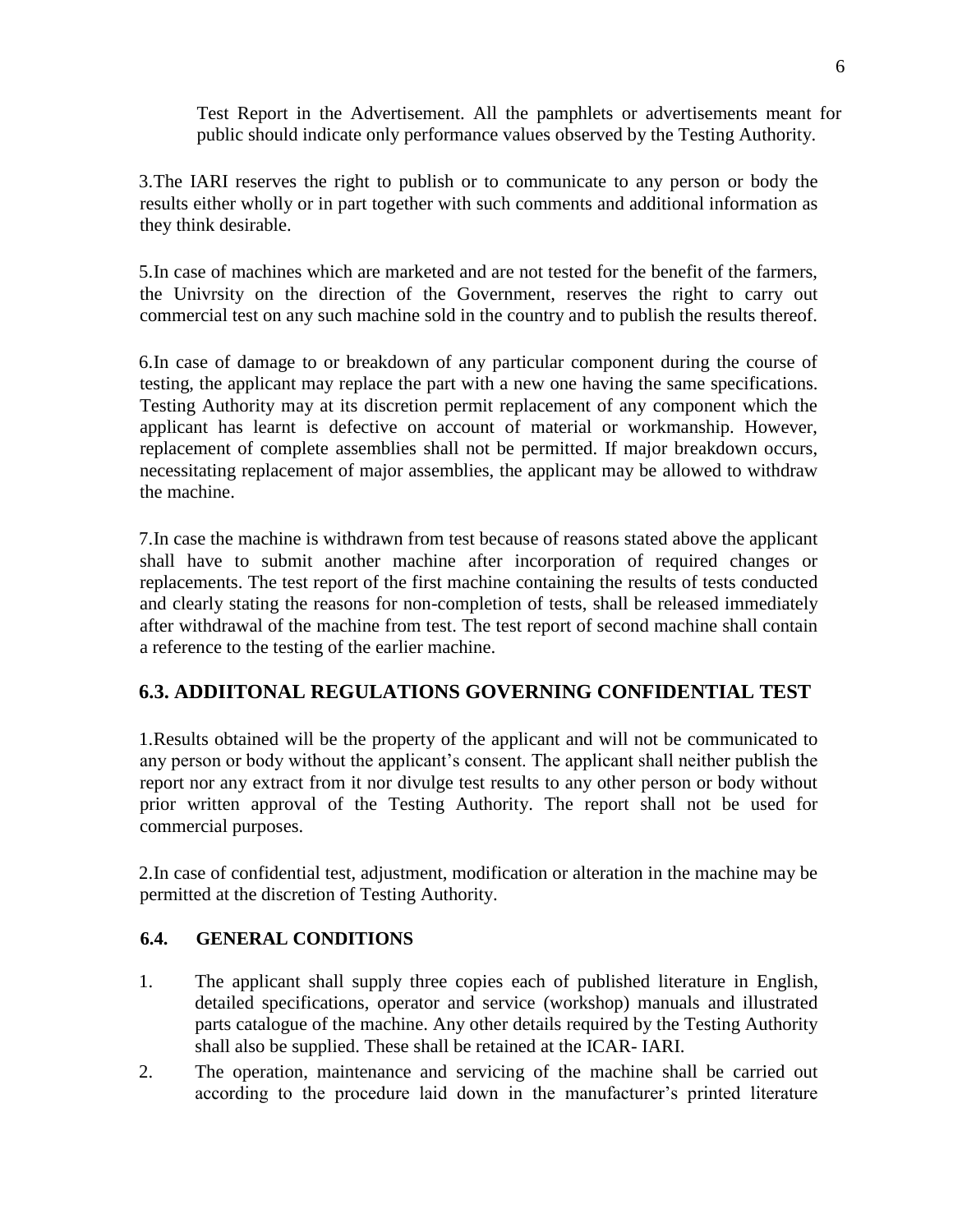unless otherwise specified by the applicant prior to the commencement of the test. Where choices of adjustments or operating conditions are made by the applicant, the guide in making such choices will be the one suitable for general operations. In case of doubt, the opinion of the Testing Authority will be deemed as final.

3. (a) It will be the responsibility of the applicant to ensure that the machine is in good condition. In case the machine requires running-in the same will be carried out, in consultation with the Testing Authority, before submission of machine for testing. Details of running in should be supplied by the applicant at the time of submitting application.

(b) Facilities to tune-up, adjust and initially set up and run-in of the machine before the actual tests commence will be allowed to the applicant. In case of commercial testing, no adjustment shall ordinarily be permitted during the actual tests.

(c) Two representatives of the applicant with proper letter of authority will be permitted to witness the test at the discretion of the Testing Authority. The representatives may be allowed to collect necessary factual data about the performance of the machine on the clear understanding that the name of the Testing Authority shall not be associated with any data so collected by the representative or published by the applicant.

(d) Permission to collect the data on performance of machine during the tests shall be granted at the discretion of the Testing Authority.

- 4. Neither the Testing Authority nor anybody engaged in his behalf for conducting tests will be held responsible for any accident, damage or loss whatsoever, to the machine/component/equipment which may occur while in custody, storage, transit and/or during the tests.
- 5. When special tests are required to be carried out, all expenditure will be payable by the applicant.
- 6. The schedule of fees may be reviewed and altered if necessary with reference to cost of maintenance of equipment and apparatus used and labour and time spent on testing, with the approval of the Director of IARI, New Delhi.
- 7. The applicant shall also supply special tools, if any, required for servicing, adjustment, major repairs of the machine along with list thereof.
- 8. In the case of machine which during tests are also required to be run on public roads, the applicant will arrange for necessary permission under the Motor Vehicles Act if so required.
- 9. For component tests such as agricultural discs, ploughs, shares, cultivator tines etc. the applicant should supply a complete unit of the standard machine for which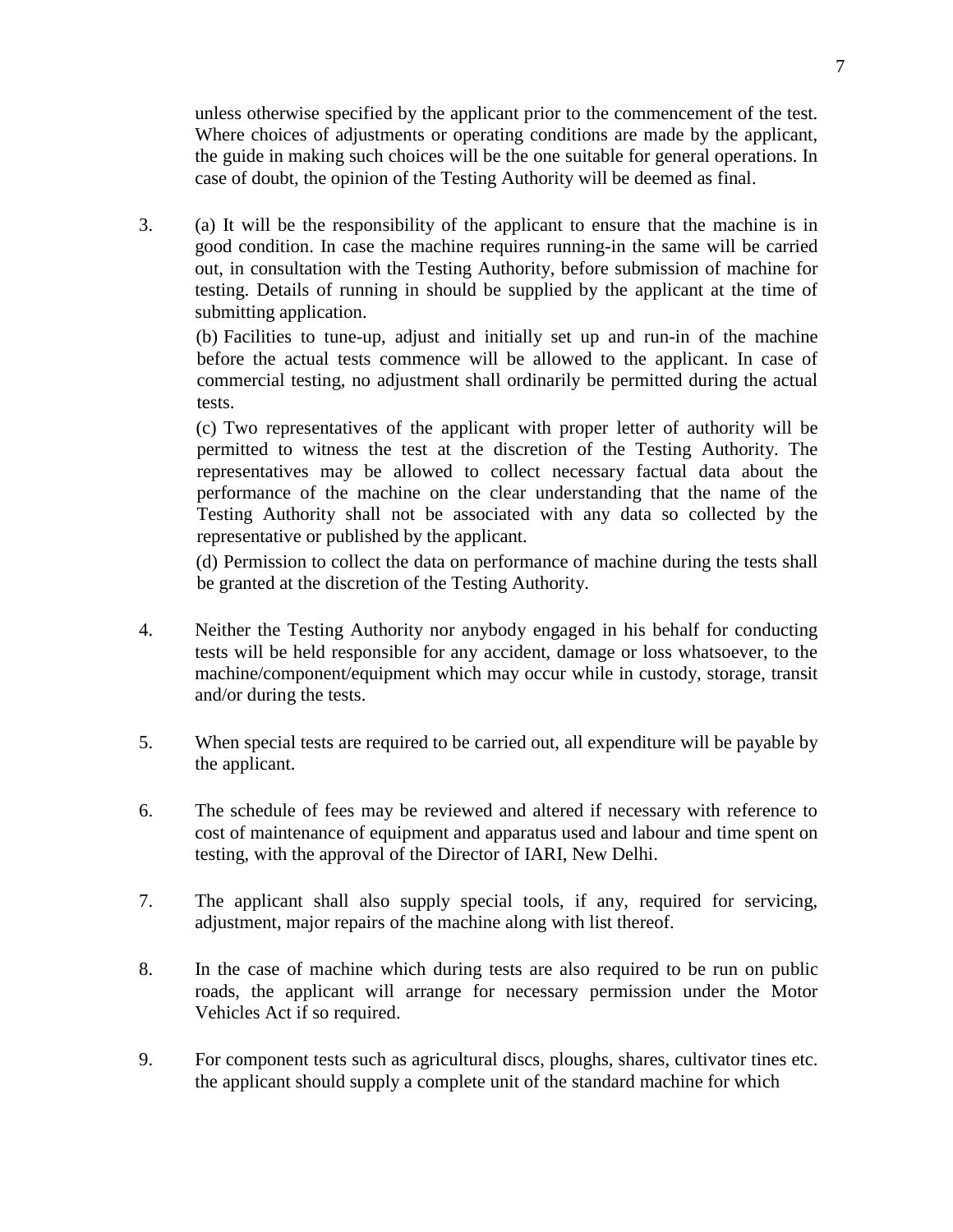the components are meant to be fitted. In case of agricultural discs, a complete disc harrow and/or also plough should be submitted if required by the Testing Authority.

- 10. The testing of machine/components shall be commenced by the Testing Authority only after completion of all formalities by the applicant as indicated in these regulations.
- 11. On completion of test and payment of testing charges in full a copy of the "draft" test report shall be made available to applicant for scrutiny and comments. In the case of applicants in India, the applicant shall furnish comments within 15 days, and for the applicants from abroad or in case where the reports are to be referred to the principals in a foreign country, the comments should be furnished in 40 days time. In case the applicant fails to submit comments within the stipulated time, the Testing Authority may release the final test report. In case of commercial test report, such of the applicant"s comments which contribute technically to the contents of the test report will be included in the test report under a separate chapter referred to as "Applicant's comments" at the discretion of the Testing Authority.
- 12. Three copies of the test report shall be supplied to the applicant free of cost.
- 13. The test report issued by the Testing Authority on a particular model or sample of machine/implement/component etc. applied only to that particular model/brand submitted for test.
- 14. The test reports issued by the Testing Authority contain only the data obtained on a particular sample of a model/brand tested by the Testing Authority but these do not in anyway signify the approval of the Government or the Testing Authority of the models or samples tested.
- 15. No interim test reports shall be issued on a machine while under test.
- 16. The ICAR-IARI reserves the right to change these regulations at any time as may be found necessary without any notice to anybody and such changes will be binding on all concerned.

#### **7. SENIORITY OF THE APPLICANT**

**1. As soon as the testing of machinery comes under operation, applicants will be invited to submit their applications and sufficent time period (15 days) will be given to them. After that the seniority of applicants will be determined by draw of lots in the presence of applicants.**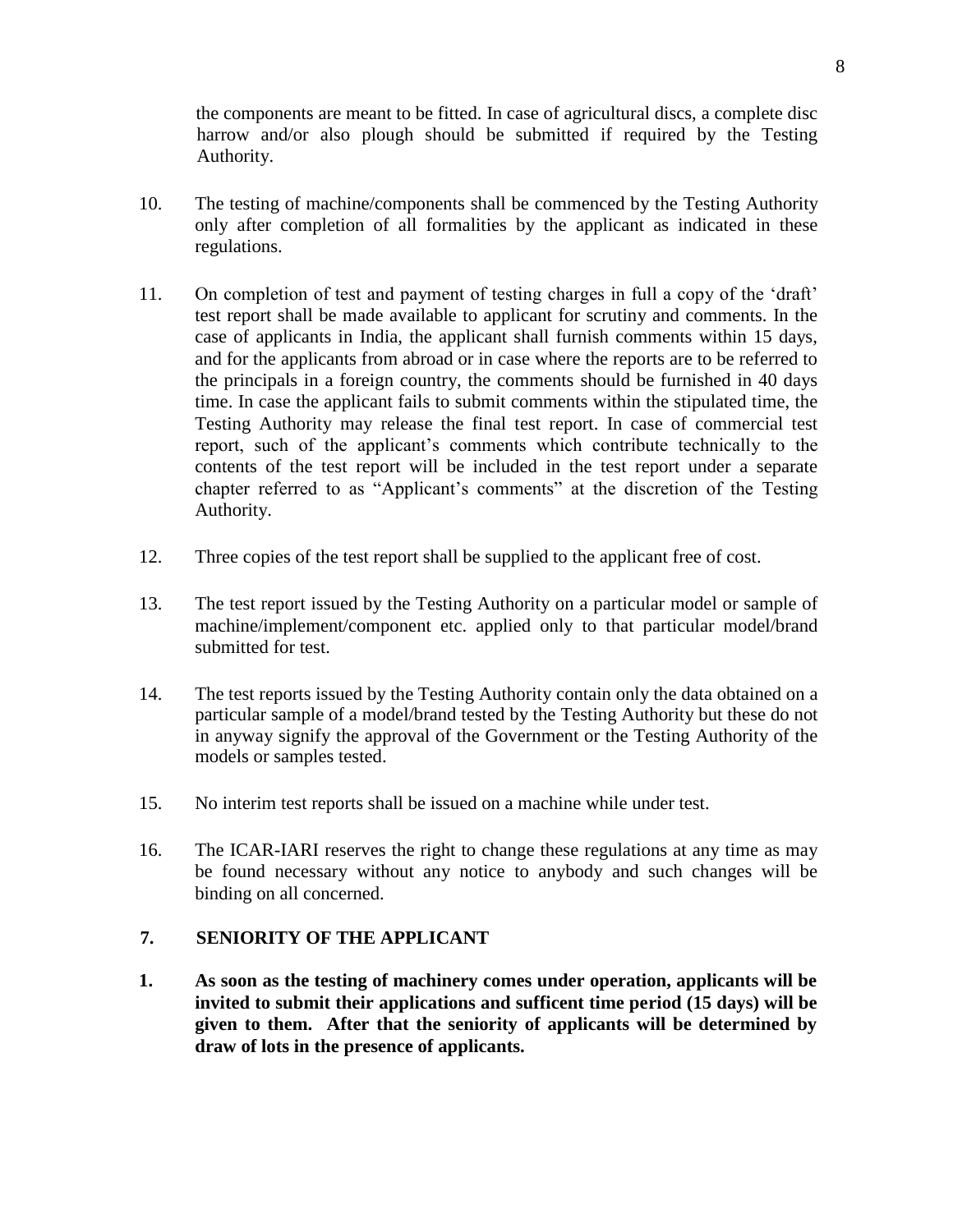- **2. Once the testing of machinery is opertionalized, the Seniority of the applicant will be determined from the date of submission of application. If two or more applicants are received on the same day, decision will be based on the receipt no.**
- **3. Any new implement/equipment recommended by Govt./Semi. Govt institution may be tested on priority basis at the discretion of the Testing Authority.**
- **4. However, the Director IARI, New Delhi shall have full powers to make changes/relax in the above guidelines.**

## **8. DEVELOPMENT OF TEST CODE AND PROCEDURE**

Bureau of Indian Standards has published Indian Standards on majority of agricultural machines/components being used in the country. Testing of machine is done as per relevant Indian Standards. In case, Indian Standard has not been formulated for any particular machine, test code and procedure matching the essential requirements of that machine will be prepared by the ICAR-IARI and the same will be adopted for testing purposes.

## **9. HOW TO AVAIL TESTING FACILITIES**

The applicant has to submit an application duly completed to the IARI as per prescribed format. After receipt of application, the IARI fixes the priority and informs the applicant to deposit testing fee. Thereafter, applicant is asked to submit the test sample as per procedure to the testing authority for testing and evaluation.

The testing fee has to be remitted by way of demand draft drawn in favour of the Director, IARI, New Delhi. The testing fee can be revised from time to time.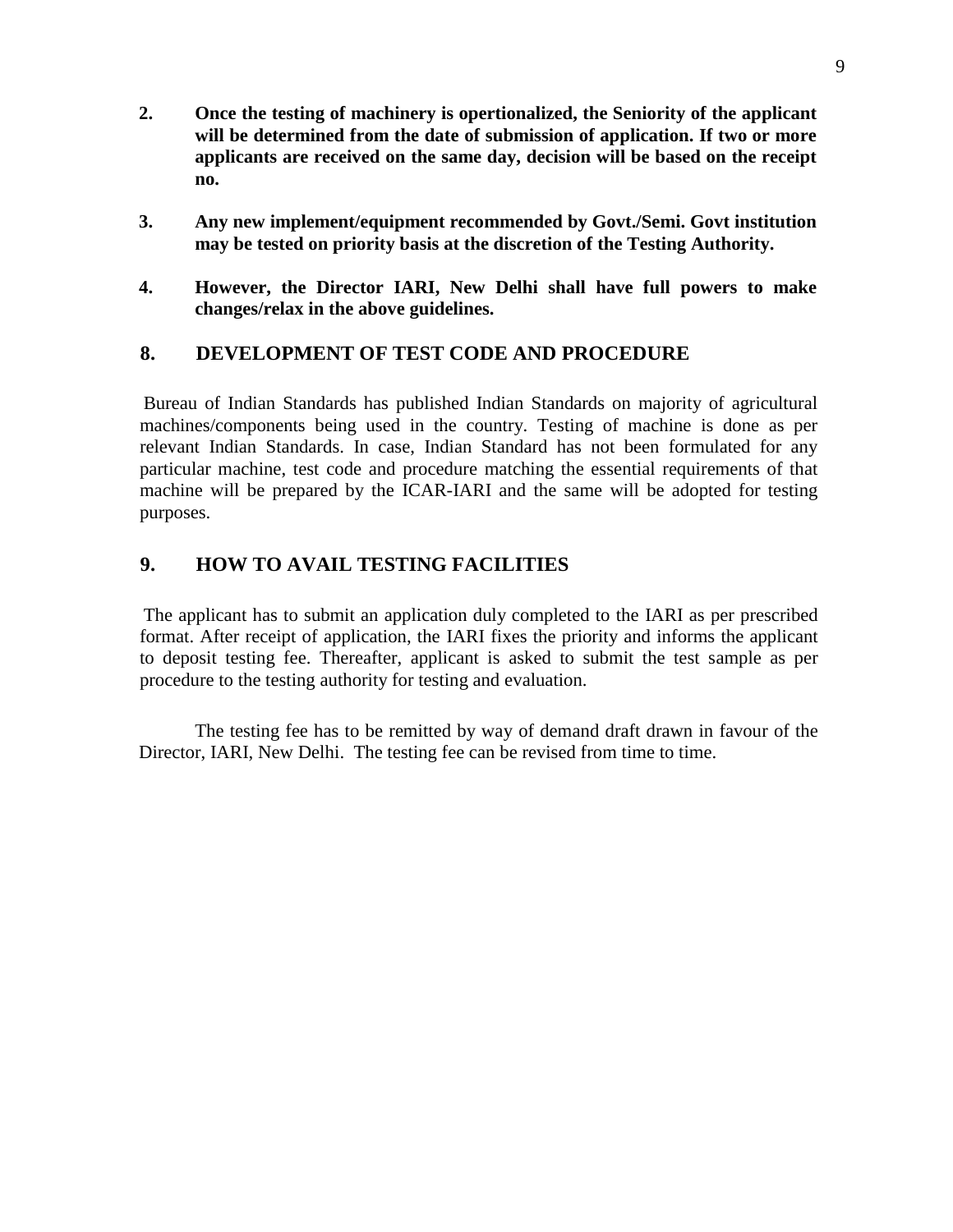## **ANNEXURE-I**

F.No.8-1/2004-My.(I&P) **GOVERNMENT OF INDIA** Ministry of Agriculture Department of Agriculture & Cooperation (M&T Division)

. . . . . . . . . . . . .

Krishi Bhawan, New Delhi Dated the 14<sup>th</sup> September, 2010.

To

Principal Secretary / Secretary (Agriculture) All States & UTs.

Subject: Ensuring supply of quality agricultural machinery and equipment under Governmental programmes. Sir.

Reference is invited to this Department's letter No.12-10/2005-M&T (I&P) dated 8<sup>th</sup> April, 2009 on the above subject. Based on the feedback from the State Governments and after taking into consideration the recommendations of the Technical Committee constituted to examine this matter, the department has brought out revised guidelines for ensuring supply of quality agricultural machinery and equipments under governmental programmes and schemes.

A copy of revised guidelines is enclosed herewith for information and necessary action.

 $10910$ 

Encl: As above.

(S.K.G. Rahate) Joint Secretary to the Government of India.

#### Copy for information & necessary action to:-

- 1. Vice Chancellor / Head of the Deptt. / Director / Deans of all twenty one institutions as per Annexure - II.
- 2. Director of Agriculture / Director (Agriculture Engineering) / Chief Engineers of all States & UTs.
- 3. Director, all Farm Machinery Training and Testing Institutes.

(S.K.G. Rahate) Joint Secretary to the Government of India.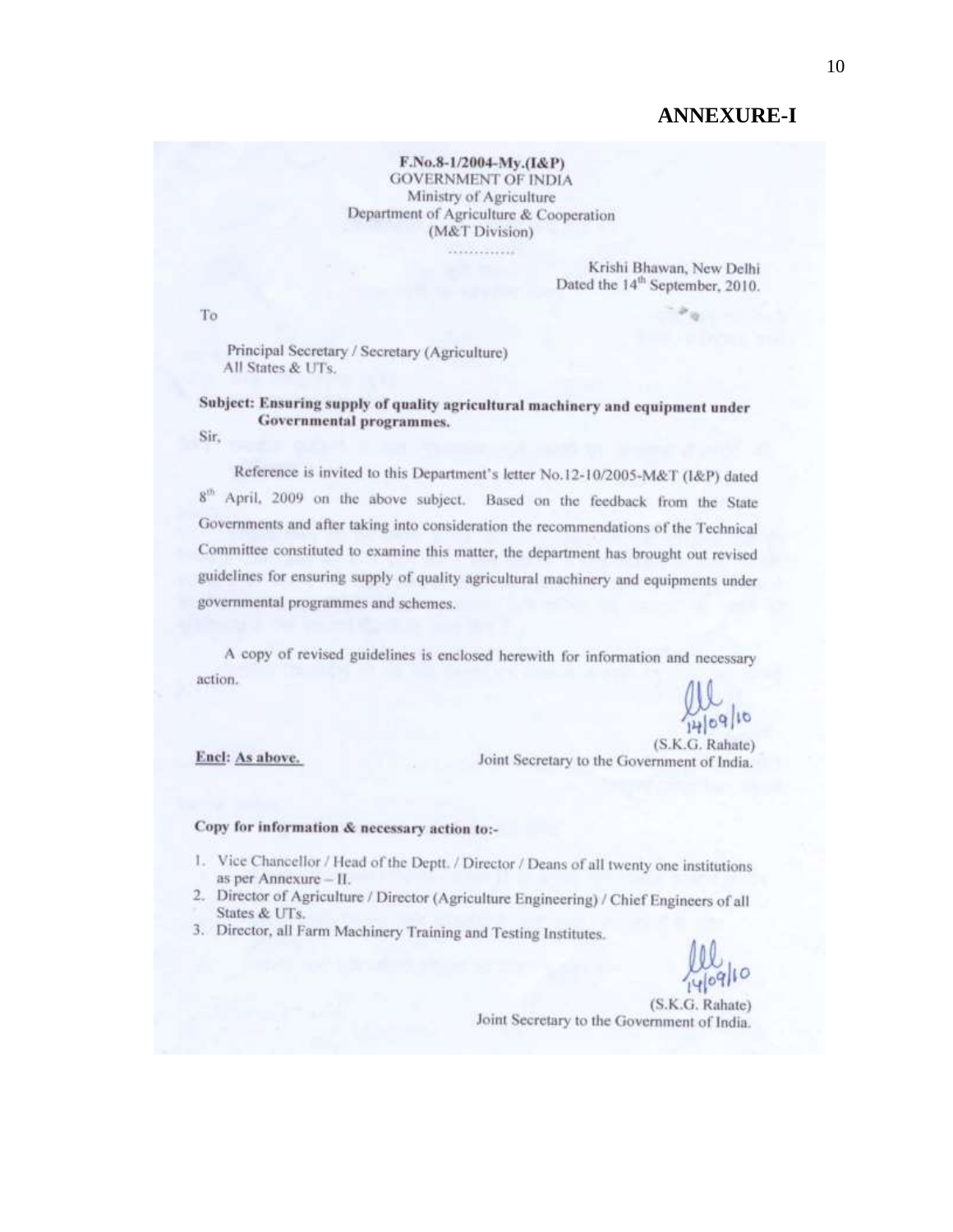फा.सं.-8-1 / 2004-मशीनरी (आई एण्ड पी) भारत सरकार कृषि मंत्रालय कृषि एवं सहकारिता विभाग

> कृषि भयत, नई दिल्ली दिनांक 14 सितम्बर, 2010

सेवा में,

प्रधान सचिव/सचिव (कृषि) समी राज्य एवं के शा प्रदेश

## विषयः राजकीय कार्यकर्मो के तहत गुणवत्ताप्रद कृषि मशीनरी एवं उपकरणों की आपूर्ति की सुनिश्चितता ।

महोदय,

उपरोक्त विषय पर इस विभाग के पत्र सं.-12-10 / 2005-एम एण्ड टी (आई एण्ड पी) दिनांक 8 अप्रैल, 2009 का संदर्भ ग्रहण करें । राज्य सरकारों से प्राप्त फीडबैक के आधार पर और इस मामले की जांच के लिए गठित तकनीकी समिति की सिफारिशों को ध्यान में रखते हुए, विभाग ने राजकीय कार्यक्रमों एवं स्कीमों के तहत गुणवत्ताप्रद कृषि मशीनरी एवं उपकरणों की आपूर्ति की सुनिश्चितता के लिए संशोधित दिशानिर्देश तैयार किये हैं ।

संशोधित दिशानिर्देशों की एक प्रति सूचनार्थ एवं आवश्यक कार्यवाही हेतु संलग्न कर दी गई

है ।

 $109/10$ 

एस.के.जी रहाटे ) संयुक्त सचिव, भारत सरकार

संलग्नकः उपर्युक्त

सूचनार्थ एवं आवश्यक कार्यवाही हेतु प्रति प्रेषितः

- कुलपति / विभागाध्यक्ष / निदेशक / अनुबंध  $\rm{II}$  के अनुसार सभी इक्कीस संस्थानों के डीन 1.
- कृषि निदेशक / निदेशक (कृषि अभियांत्रिकी) / सभी राज्यों / के शा प्रदेशों के मुख्य  $\overline{2}$ अभियन्ता
- निदेशक, सभी कृषि मशीनरी प्रशिक्षण एवं परीक्षण संस्थान । 3.

Contd..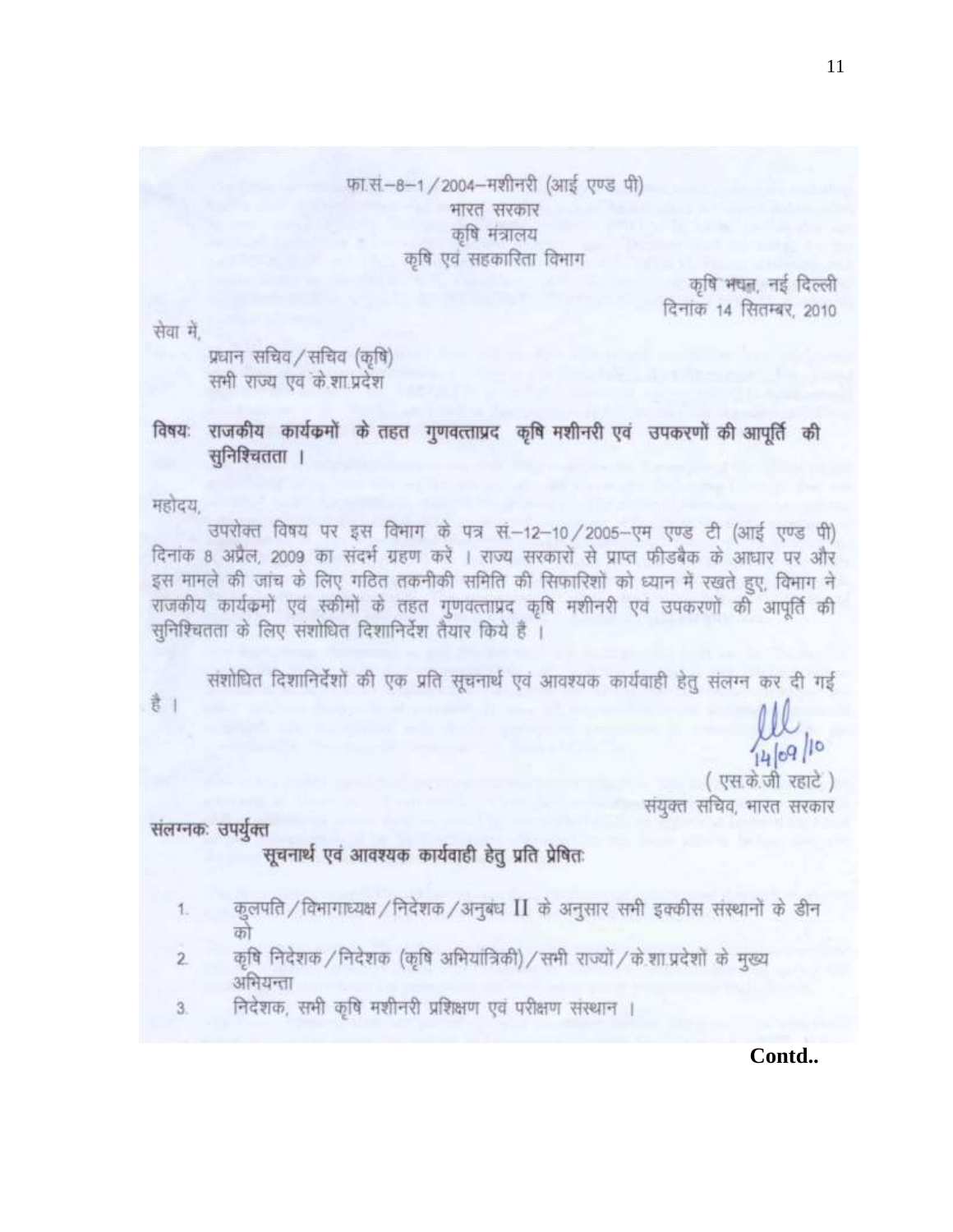#### Contd..

#### Guidelines for Ensuring Supply of Quality Agricultural Machinery and Equipment under **Governmental Programmes and Schemes** (Revised: September 2010)

- The State Governments shall ensure that the agricultural machinery and equipment including (i) equipment with new technology as per Schedule  $-A$  of Annexure-I are tested and certified by the Farm Machinery Training & Testing Institutes (FMT&TIs) only before they are supplied under any government assisted programmes. Tractors shall be tested by the CRFMT&T1, Budni (MP), Combine harvesters by the NRFMT&T1, Hissar (Haryana) and Power tillers by the SRFMT&TI, Garladinne (AP). Remaining agricultural machinery and equipment shall be tested by the NRFMT&TI, SRFMT&TI and NERFMT&TI, Biswanath Chariali (Assam).
- The State Governments shall also ensure that agricultural machinery and equipment  $(ii)$ including equipments with new technology as per Schedule - B of Annexure - I are tested and certified either by the FMT&TIs or by DAC approved twenty one (21) Agricultural **Institutions** as per the list enclosed as **Annexure**  $-$  **II** before they are supplied under any government assisted programmes.
- The State Governments should make their own arrangement for ensuring the quality of the  $(iii)$ agricultural machinery and equipment outside the list as per Annexure-I before they are supplied under Government assisted programmes. The State Governments may get the equipment tested and certified, if considered necessary, through institutions such as any Department of State Agricultural University (SAU), Engineering College, ICAR institutions, Krishi Vigyan Kendra (KVK) or any other research institute designated by the State Governments. The test reports released by these designated institutions may be relied upon by all the State Governments. The suggestive list of required infrastructure for testing of agricultural machinery and equipment is enclosed at **Annexure -III** for guidance.
- $(iv)$ The institutions designated as per the list enclosed as Annexure - II or the Institutions designated by the State Governments shall carry out the testing as per relevant Indian Standards. If, the Indian Standard is not available, the testing may be carried out as per any other relevant International standard. In case of non-availability of Indian/International Standard, the Institutions may devise appropriate procedure in consultation with the manufacturer. They may also seek guidance from FMT&TIs.
- Any other newly developed or imported machinery which is not covered under the list  $(v)$ enclosed as Annexure - I but needs performance evaluation before introduction into the Indian agriculture sector shall be tested by either FMT&TIs or approved Institutions listed as per Annexure - II or by Institutions identified by the State Govts. before they are supplied under government assisted programmes.
- $(vi)$ The State Governments should have a system of random pre and/or post dispatch checks of agricultural equipment being promoted through Governmental Programmes.
- The equipment such as Plant Protection equipment, irrigation equipment and diesel engines  $(vii)$ etc. are currently covered under BIS certification. Therefore, such equipments having ISI mark may be considered for promotion under Governmental programmes and schemes.
- The Power operated thresher, power operated sugarcane crusher and power operated chaff  $(viii)$ cutter are covered under the purview of Dangerous Machines (Regulation) Act 1983. It may therefore, be ensured that these equipment conform to necessary requirements of Dangerous Machines (Regulation) Rules 2007 published vide Gazette Notification No. G.S.R. 506 (E) dated 24<sup>th</sup> July 2007 or as modified from time to time.

本来地水水水水中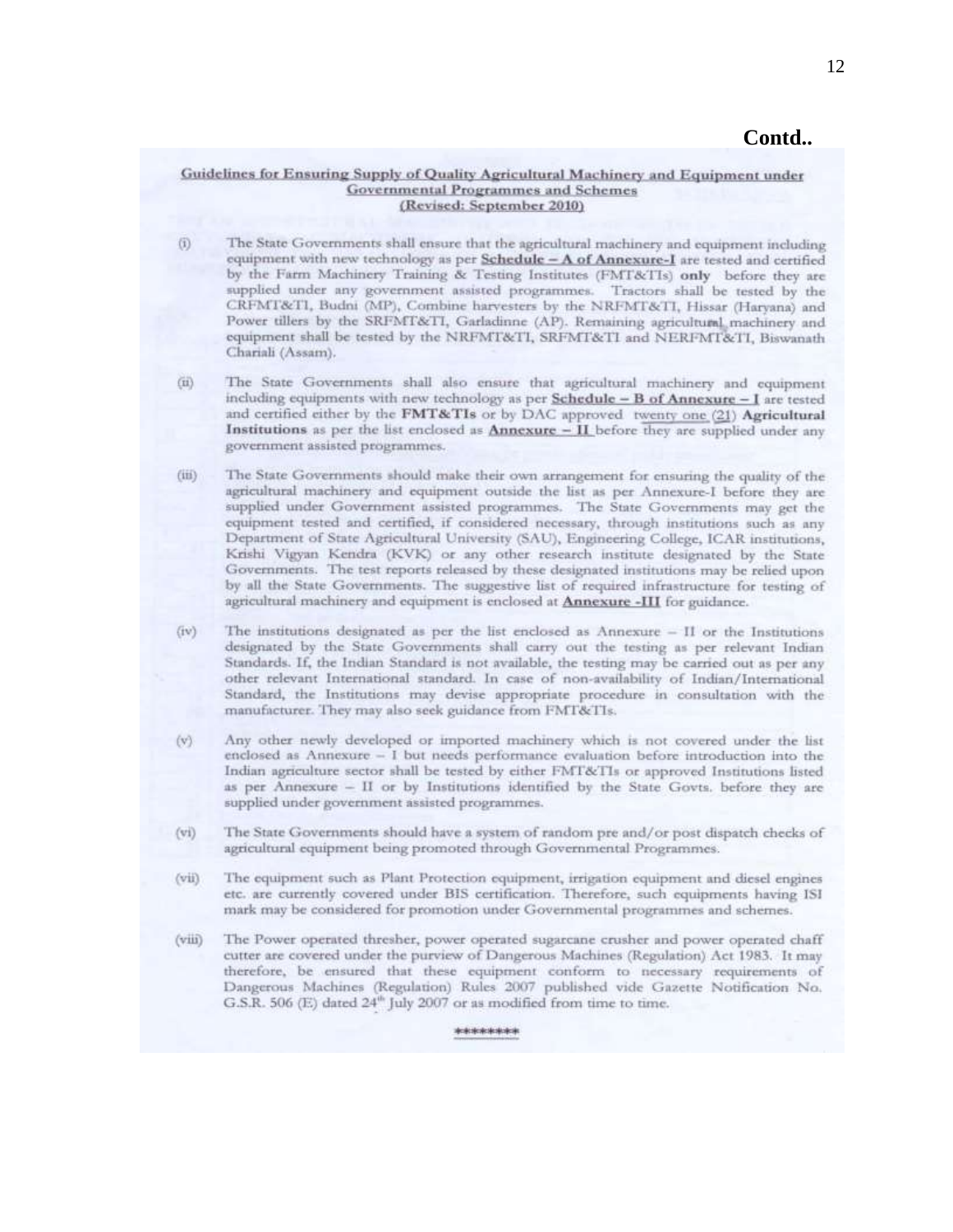## **ANNEXURE-I**

#### MATRIX CAR ASSAULT (FMT&TIs) OF THE DEPARTMENT OF AGRICULTURE AND COOPERATION, MINISTRY OF AGRICULTURE, GOVERNMENT OF INDIA

| S.N.      |              | Name of Equipment/Machine                                                     |  |  |  |
|-----------|--------------|-------------------------------------------------------------------------------|--|--|--|
| $\Lambda$ |              | Land Development, tillage and Seedbed preparation Equipments                  |  |  |  |
|           |              | Tractor                                                                       |  |  |  |
|           | 2            | Power Tiller                                                                  |  |  |  |
|           | 3            | Cultipacker (Tractor Mounted)                                                 |  |  |  |
|           | 4            | Pulverizing Roller (Tractor drawn)                                            |  |  |  |
|           | 5            | Laser land leveler                                                            |  |  |  |
| B         |              | <b>Sowing &amp; Planting Equipment</b>                                        |  |  |  |
|           | 6            | Self- propelled Paddy Transplanter/Mat type power operated paddy transplanter |  |  |  |
|           |              | Multi-crop Planter (Tractor Driven)                                           |  |  |  |
|           | 8            | Vegetable Transplanter (Tractor drawn)                                        |  |  |  |
|           | 9            | Tractor Drawn Pneumatic Planter                                               |  |  |  |
|           | 10           | Roto Till drill/Strip till drill/Happy combo seeder                           |  |  |  |
| C         |              | <b>Intercultivation Equipments</b>                                            |  |  |  |
|           | $\mathbf{1}$ | Power Weeder more than 3.5KW                                                  |  |  |  |
|           | 12           | Light Weight Power Tiller                                                     |  |  |  |
| D         |              | <b>Plant Protection Equipment</b>                                             |  |  |  |
|           | 13           | Tractor mounted sprayer                                                       |  |  |  |
|           | 14           | Self propelled high clearance sprayer                                         |  |  |  |
|           | 15           | Aeroblast sprayer/Orchard Sprayer                                             |  |  |  |
| E         |              | <b>Harvesting &amp; Threshing Equipments</b>                                  |  |  |  |
|           | 16           | Combine Harvester (Self Propelled/Tractor Powered)                            |  |  |  |
|           | 17           | Self propelled vertical conveyor reaper/binder                                |  |  |  |
|           | 18           | Tractor/power tiller drawn vertical conveyor reaper                           |  |  |  |
|           | 19           | Self propelled forage harvester                                               |  |  |  |
|           | 20           | Hadamba/syndicator thresher                                                   |  |  |  |
| F         |              | <b>Equipments for Residue Management</b>                                      |  |  |  |
|           | 21           | <b>Tractor Driven Straw Shredder</b>                                          |  |  |  |
|           | 22           | <b>Tractor Driven Straw Baler</b>                                             |  |  |  |
|           | 23           | Feed-Block making Machine                                                     |  |  |  |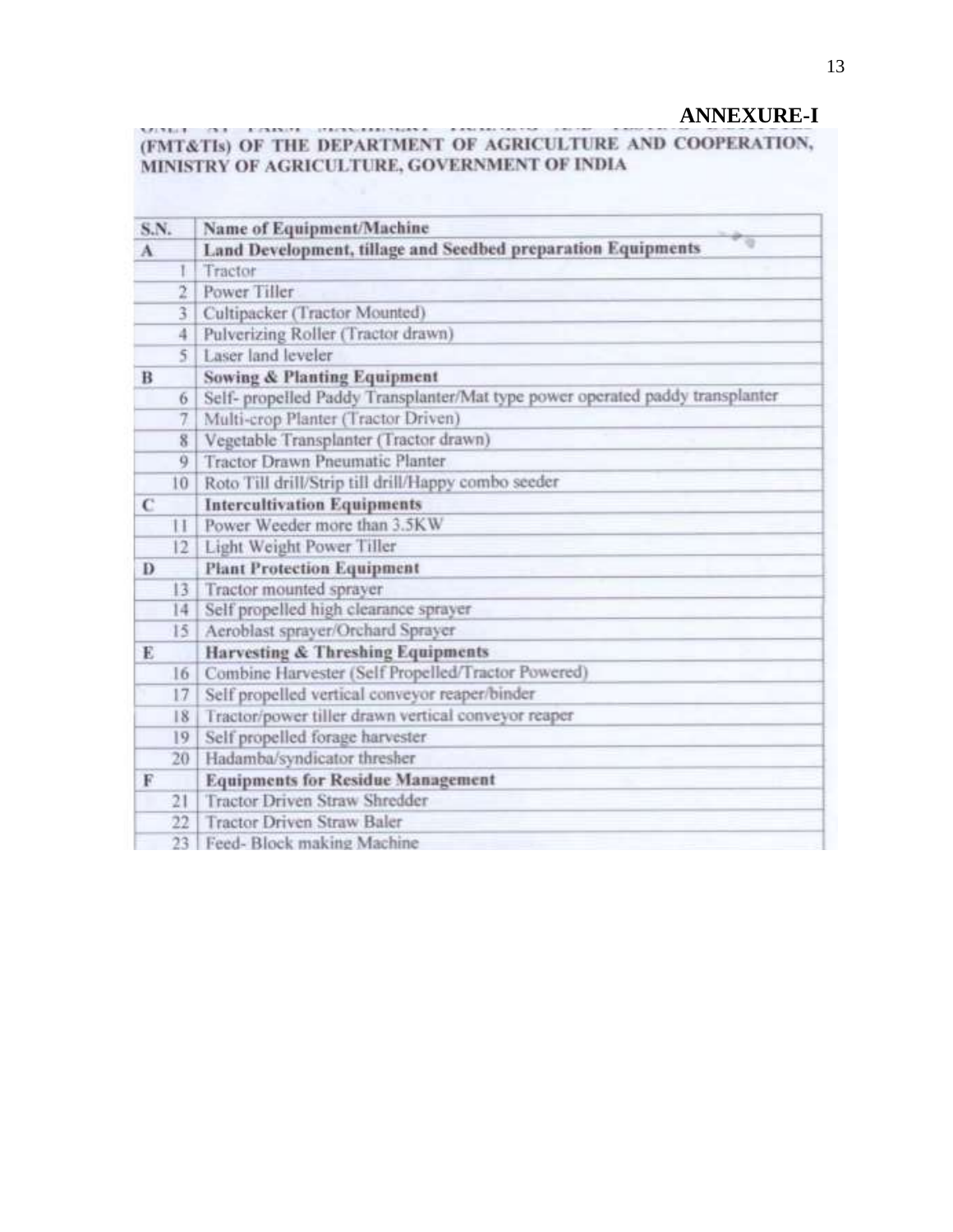## **ANNEXURE-I Schedule-B**

#### Annexure-I (CONTINUED)

#### **SCHEDULE - B**

#### LIST OF AGRICULTURAL MACHINERY AND EQUIPMENTS TO BE TESTED EITHER AT FMTTIs OR APPROVED AGRCULTURAL INSTITUTIONS **LISTED AS PER ANNEXURE-II**

| S.N.       | Name of Equipment/Machine                                    |  |  |  |
|------------|--------------------------------------------------------------|--|--|--|
| A          | Land Development, tillage and Seedbed preparation Equipments |  |  |  |
|            | Hydraulically Reversible MB Plough                           |  |  |  |
| 2          | Combined Tillage Tool (Tractor drawn)/Integrated tool bar    |  |  |  |
| 3          | Rotavator                                                    |  |  |  |
| 4          | Cultivator                                                   |  |  |  |
| 5          | Disc / M.B. Plough                                           |  |  |  |
| 6.         | All types of Harrows                                         |  |  |  |
| $_{\rm B}$ | Sowing & Planting Equipment                                  |  |  |  |
| 7          | <b>Tractor Driven Potato Planter</b>                         |  |  |  |
| 8          | Tractor Driven Ridger Seeder                                 |  |  |  |
| q.         | Tractor Driven Groundnut Planter                             |  |  |  |
| 10         | Raised-bed Planter                                           |  |  |  |
| 11         | Tractor Drawn Sugarcane Cutter Planter                       |  |  |  |
| C          | <b>Intercultivation Equipments</b>                           |  |  |  |
| 12         | Power Weeder up to 3.5KW                                     |  |  |  |
| Ð          | <b>Plant Protection Equipment</b>                            |  |  |  |
| 13         | Self propelled light weight boom sprayer                     |  |  |  |
| E          | Harvesting & Threshing Equipments                            |  |  |  |
| 14.        | Tractor mounted potato digger elevator                       |  |  |  |
| 15         | Tractor mounted groundnut digger shaker                      |  |  |  |
| 16         | Power Sunflower thresher                                     |  |  |  |
| 17         | Powered maize sheller                                        |  |  |  |
| 18         | Multicrop thresher                                           |  |  |  |
| 19         | Axial flow paddy thresher                                    |  |  |  |
| 20         | Powered Groundnut thresher/decorticator                      |  |  |  |
| 21         | Power Maize dehusker cum sheller                             |  |  |  |
| F          | <b>Equipments for Residue Management</b>                     |  |  |  |
| 22         | Flail type straw chopper cum spreader                        |  |  |  |
| G          | Post Harvest & Agro Processing Equipments                    |  |  |  |
| 23         | Semi-automatic mini dal mill                                 |  |  |  |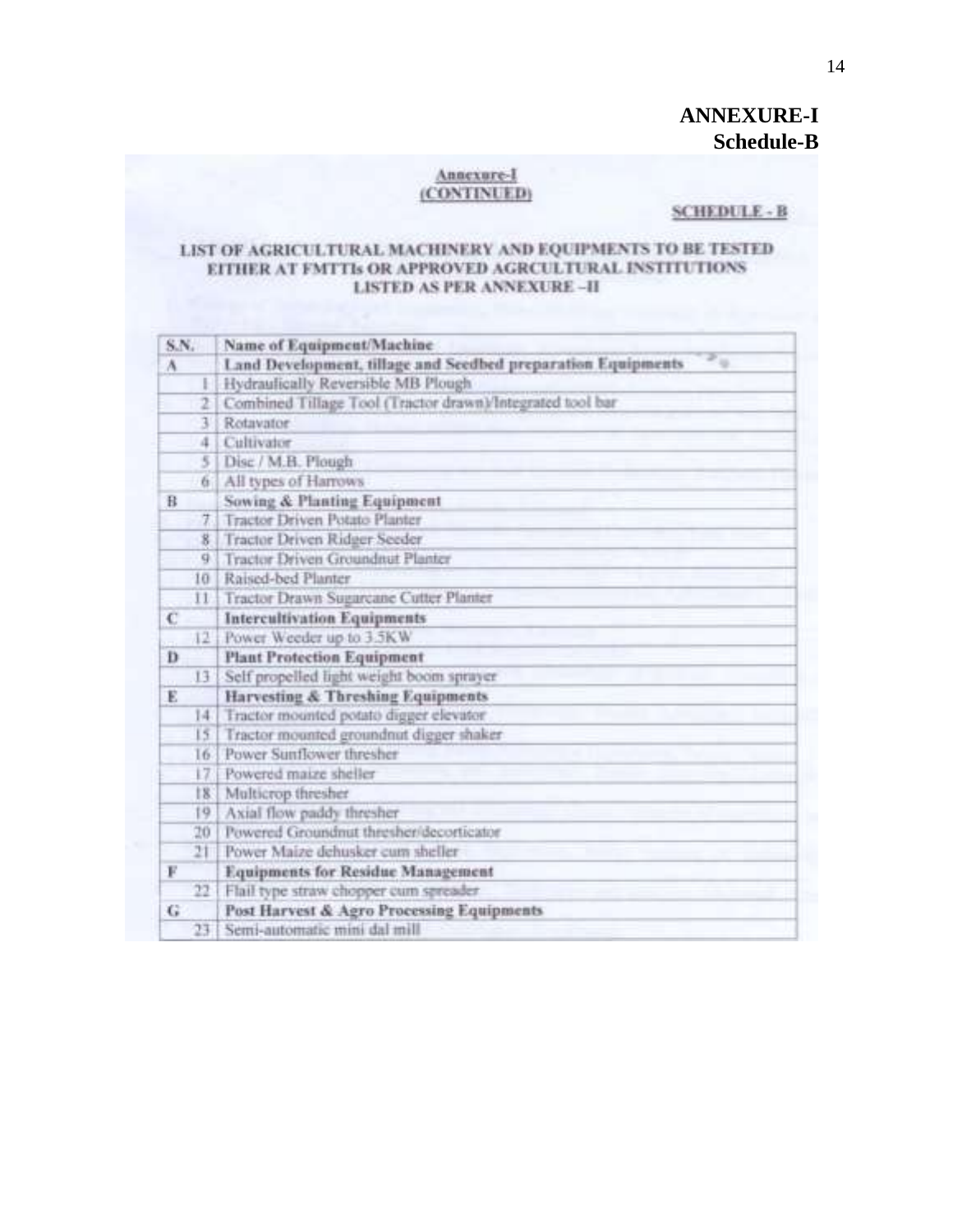#### **ANNEXURE-II**

#### **ANNEXURE-II**

## List of Institutions approved by the Dept. of Agriculture and Cooperation, Min. of Agriculture, Govt. of India for testing and certifying Agricultural Machinery and Equipments

- 1. Acharya N G Ranga Agricultural University, Agricultural<sup>p</sup> Research Institute, Rajendra Nagar, Hyderabad, Andhra Pradesh
- 
- 2. Faculty of Agricultural Engineering, Rajendra Agricultural University, Pusa, Bihar 3. College of Agricultural Engineering and Technology, Gujarat Agricultural University, Junagarh, Gujarat
- 4. SK University of Agricultural Sciences and Technology of Kashmir, Directorate of Research, Stinagar, Jammu & Kashmir
- 4 Collage of Againstan Magainsaning aim 1 CONTORY, CCSHAU, Hitar, Haryana 6. Birsa Agricultural University, Kanke, Ranchi, Jharkhand
- 
- 7. University of Agricultural Sciences, Bangalore, Karnataka
- 8. College of Agricultural Engineering, UAS, Raichur, Karnataka
- 9. College of Agricultural Engineering, Kerala Agricultural Engineering, Tavanur,
- 10. Central Institute of Agricultural Engineering, Bhopal, Madhya Pradesh
- 11. College of Agricultural Engineering and Technology, BSKVV, Dapoli,
- 12. College of Agricultural Engineering and Technology, Maratwada Agricultural University, Parbhani, Maharashtra
- 13. Division of Agricultural Engineering, Indian Agricultural Research Institute, New
- 14. College of agricultural Engineering and Technology, Orissa University of Agriculture and Technology, Bhubaneswar, Orissa.
- 15. College of Agricultural Engineering and Technology, Punjab Agricultural University, Ludhiana, Punjab
- 16. College of Technology and Engineering, Maharana Pratap University of Agriculture and Technology, Udaipur, Rajasthan
- 17. College of Agricultural Engineering and Post Harshest Technology, Ranipool, Gangtok, Sikkim
- 18. Tamil Nadu Agricultural University, Coimbatore, Tamil Nadu.
- 19. Sam Higginbottom Institute of Agriculture, Technology and Sciences, Allahabad,
- 20. College of Technology, Gobind Ballabh Pant University of Agriculture and Technology, Pantnagar, Uttaranchal
- 21. Department of Agriculture and Food Engineering, Indian Institute of Technology, Kharagpur, West Bengal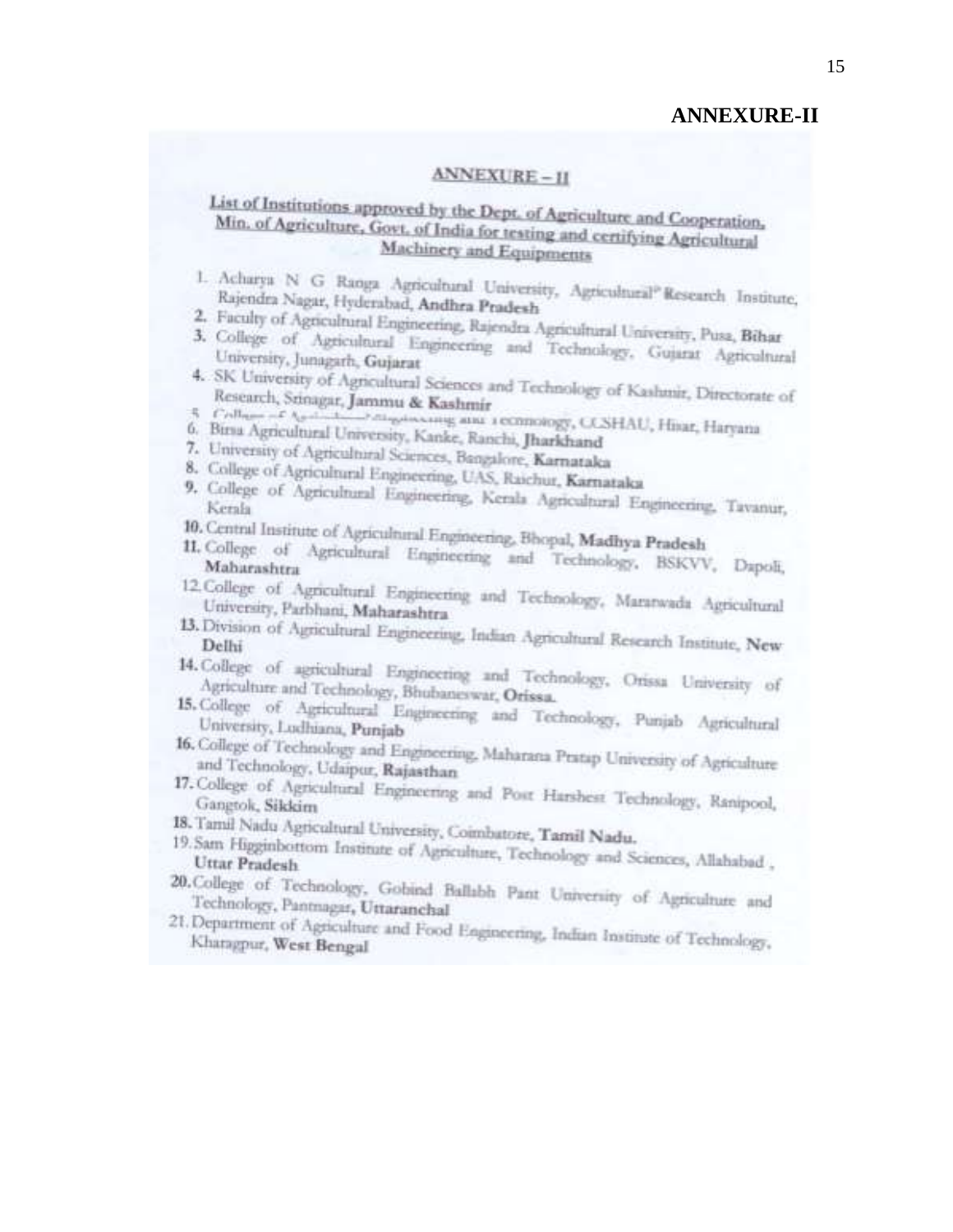## **ANNEXURE-III**

## **FORMAT OF APPLICATION FOR TESTING OF AGRICULTURE MACHINES**

## Farm Machinery Testing Centre, Division of Agricultural Engineering, ICAR-IARI Pusa New Delhi-110012

| Tel:011-25842336/25842294         | e-mail: <u>fpm@iari.res.in</u> |
|-----------------------------------|--------------------------------|
| Tele-Fax:011-2584420/011-25846617 |                                |
|                                   |                                |

| 1. | Name of the applicant |       |     |
|----|-----------------------|-------|-----|
|    | Address               |       |     |
|    |                       |       |     |
|    |                       |       |     |
|    |                       |       | Pin |
|    |                       | Code: |     |
|    | Contact No.           |       |     |
|    | e-mail address        |       |     |

| 2. | Name of the manufacturer |       |     |
|----|--------------------------|-------|-----|
|    | Address                  |       |     |
|    |                          |       |     |
|    |                          |       |     |
|    |                          |       | Pin |
|    |                          | Code: |     |
|    | Contact No.              |       |     |
|    | e-mail address           |       |     |

| If the applicant is not the manufacturer, capacity in which the testing has been requested<br>to (as authorized importer/distributor / designer / respective manufacturer) |
|----------------------------------------------------------------------------------------------------------------------------------------------------------------------------|
|                                                                                                                                                                            |

| -4. | Details of the machine to be submitted for test |  |  |
|-----|-------------------------------------------------|--|--|
|     | a)<br>1 Vpe                                     |  |  |
|     | b) Make                                         |  |  |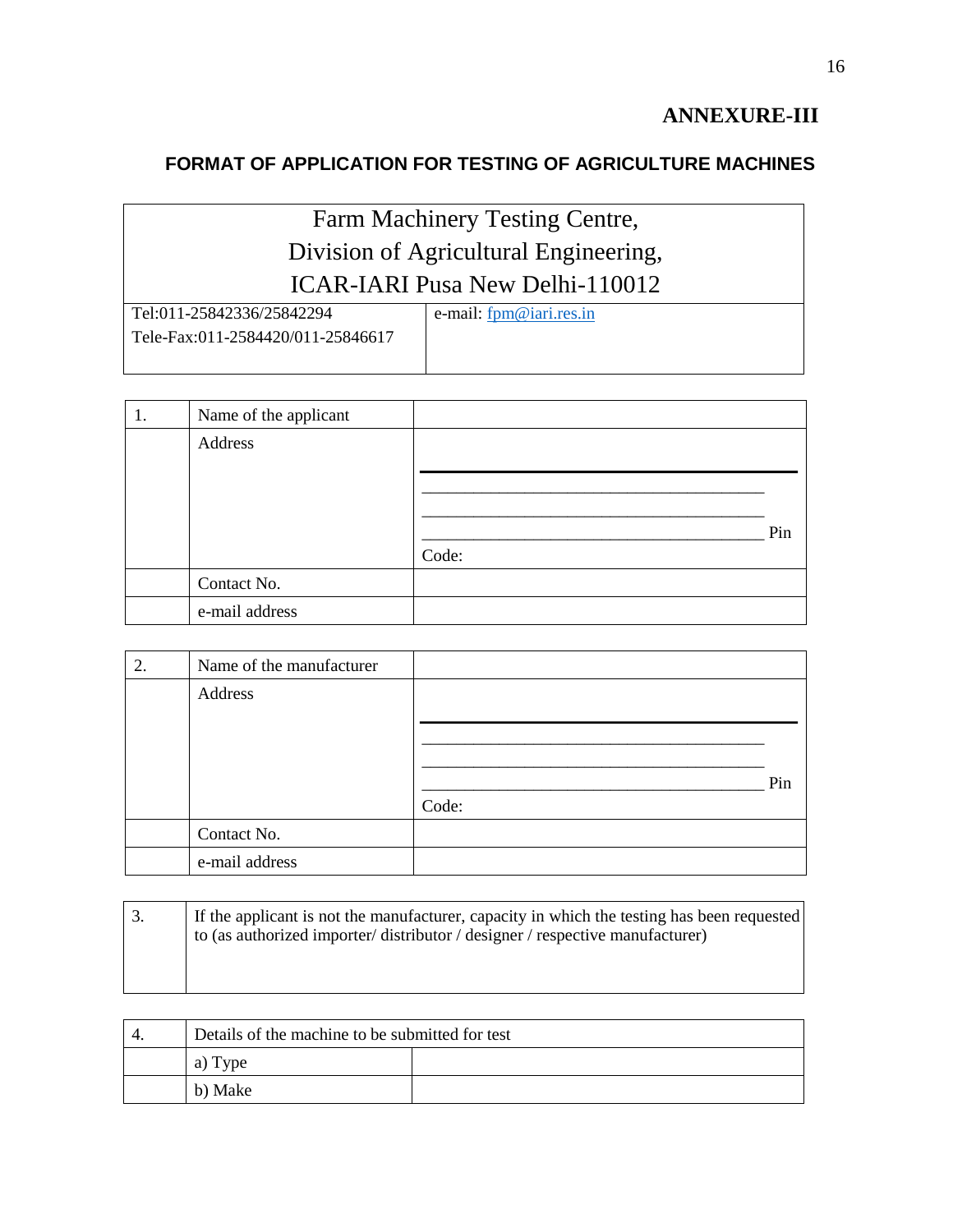|    | c) Model                                                                                                                                                                                             |
|----|------------------------------------------------------------------------------------------------------------------------------------------------------------------------------------------------------|
|    |                                                                                                                                                                                                      |
| 5. | Type of work the machine or component has been designed for and special features of<br>the machine, if any.                                                                                          |
| 6. | Whether the machine submitted for testing is a prototype or commercial model.<br>(Tick the relevant)<br>Imported Prototype<br>Indigenous Prototype<br>Confidential Prototype<br>Commercial Prototype |
| 7. | Nature of test (Commercial or confidential)                                                                                                                                                          |
|    | Confidential<br>Commercial                                                                                                                                                                           |

| If confidential specify details of test submitted for |
|-------------------------------------------------------|
|                                                       |

| <u>i 9</u> | Total number of machines (as in 4 above produced/imported since inception to till date) |
|------------|-----------------------------------------------------------------------------------------|
|            |                                                                                         |

| $\vert$ 10. | Whether all the parts are produced indigenously. If no, attach list of imported parts. |            |  |              |
|-------------|----------------------------------------------------------------------------------------|------------|--|--------------|
|             |                                                                                        | $\Box$ Yes |  | $N_{\Omega}$ |

| Period suitable for random selection of the machine (in case of machines already in |
|-------------------------------------------------------------------------------------|
| commercial production $&$ sale)                                                     |

<u> 1980 - Johann Stoff, deutscher Stoffen und der Stoffen und der Stoffen und der Stoffen und der Stoffen und de</u>

| 12. | i) Type of accessories and attachments that are sold along with the machine.   |  |  |  |
|-----|--------------------------------------------------------------------------------|--|--|--|
|     | $\alpha$ )<br>$\mathbf{b}$ )                                                   |  |  |  |
|     | c)<br>$\mathbf{d}$ )                                                           |  |  |  |
|     | e)                                                                             |  |  |  |
|     | ii) Accessories and attachments proposed to be sent with the machines for test |  |  |  |
|     | $\mathbf{b}$ )<br>a)                                                           |  |  |  |
|     | d)<br>C)                                                                       |  |  |  |
|     | e)                                                                             |  |  |  |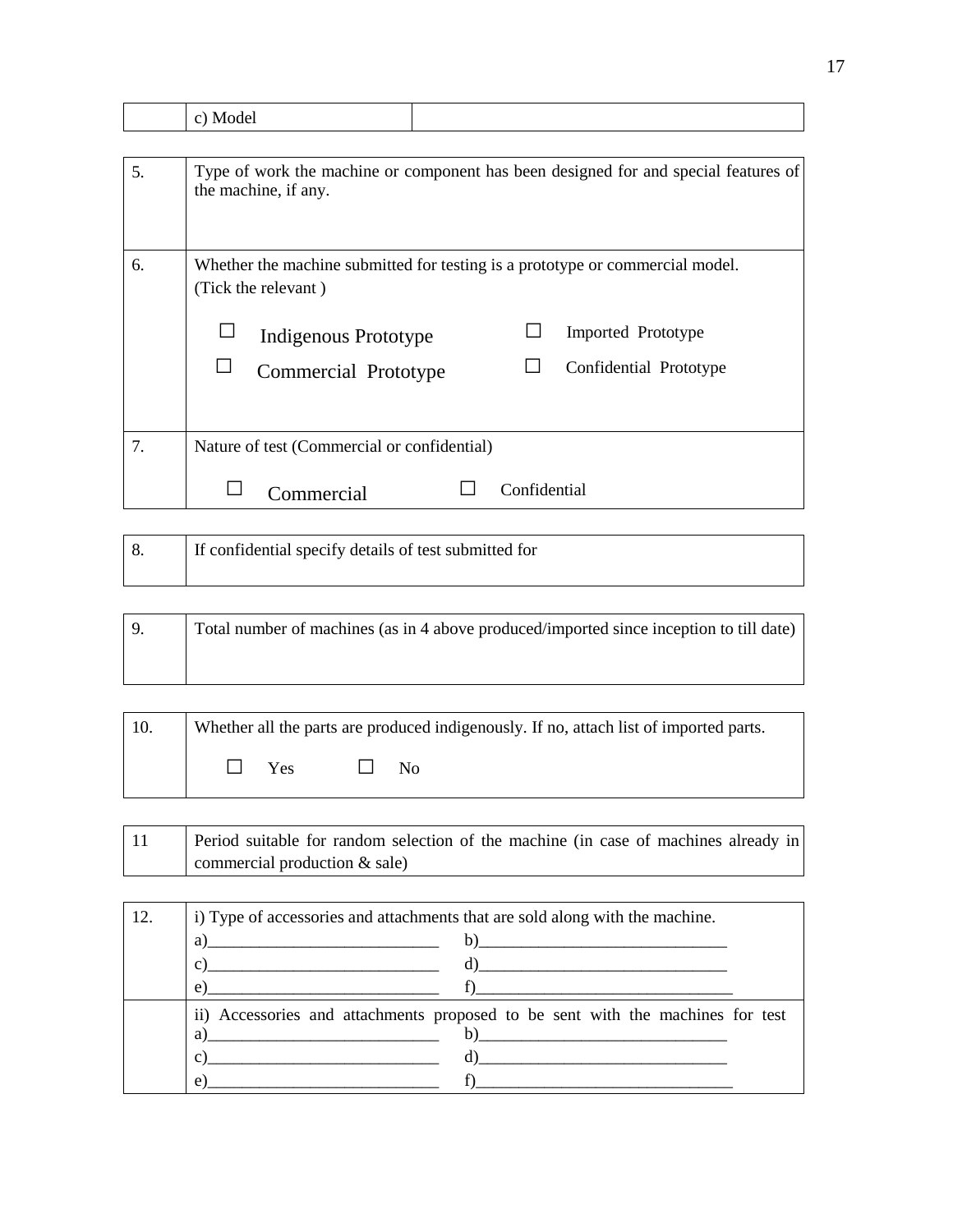| 13. | List of enclosures (Tick the relevant) (To be supplied in duplicate)           |     |  |                |
|-----|--------------------------------------------------------------------------------|-----|--|----------------|
|     | Specification of machine<br>a)                                                 | Yes |  | No             |
|     | Operator's manual<br>b)                                                        | Yes |  | N <sub>0</sub> |
|     | Service manual<br>C)                                                           | Yes |  | N <sub>0</sub> |
|     | Any other printed literature<br>d)                                             | Yes |  | No             |
|     | Printed literatures in respect of various<br>items<br>e)<br>listed in $12(ii)$ | Yes |  | No             |
| 14. | Indicate the no. of additional copies of the test report required.             |     |  |                |

| 15. | Whether testing fee is remitted.                                                                     |        |  |  |  |
|-----|------------------------------------------------------------------------------------------------------|--------|--|--|--|
|     | Yes<br>N <sub>0</sub><br>If yes specify the details of remittance.<br>Amount :Rs.<br>Bank draft No.: | Dated: |  |  |  |
| 16. | Do you propose to depute representative to witness the test                                          |        |  |  |  |
|     | <b>Yes</b><br>N <sub>0</sub>                                                                         |        |  |  |  |

| 17. | Additional information if any:                                                                                        |            |    |
|-----|-----------------------------------------------------------------------------------------------------------------------|------------|----|
|     | Whether machine has been tested earlier in<br>1)<br>India/Foreign country (if so attach a copy of the test<br>report) | <b>Yes</b> | Nο |
|     | i) In case of Power Thresher details of safety chute<br>may be indicated on the lines of relevant Indian<br>Standard. |            |    |
|     | iii) Any other details.                                                                                               |            |    |

# **DECLARATION**

I have read the Regulations for the Testing of Agricultural Machinery at Farm Machinery Testing Centre, Division of Agricultural Engineering, IARI Pusa New Delhi-110012 and hereby agree to abide by all terms and conditions of the test. It is also certified that this machine has neither been got tested earlier from any Govt. of India approved testing centre.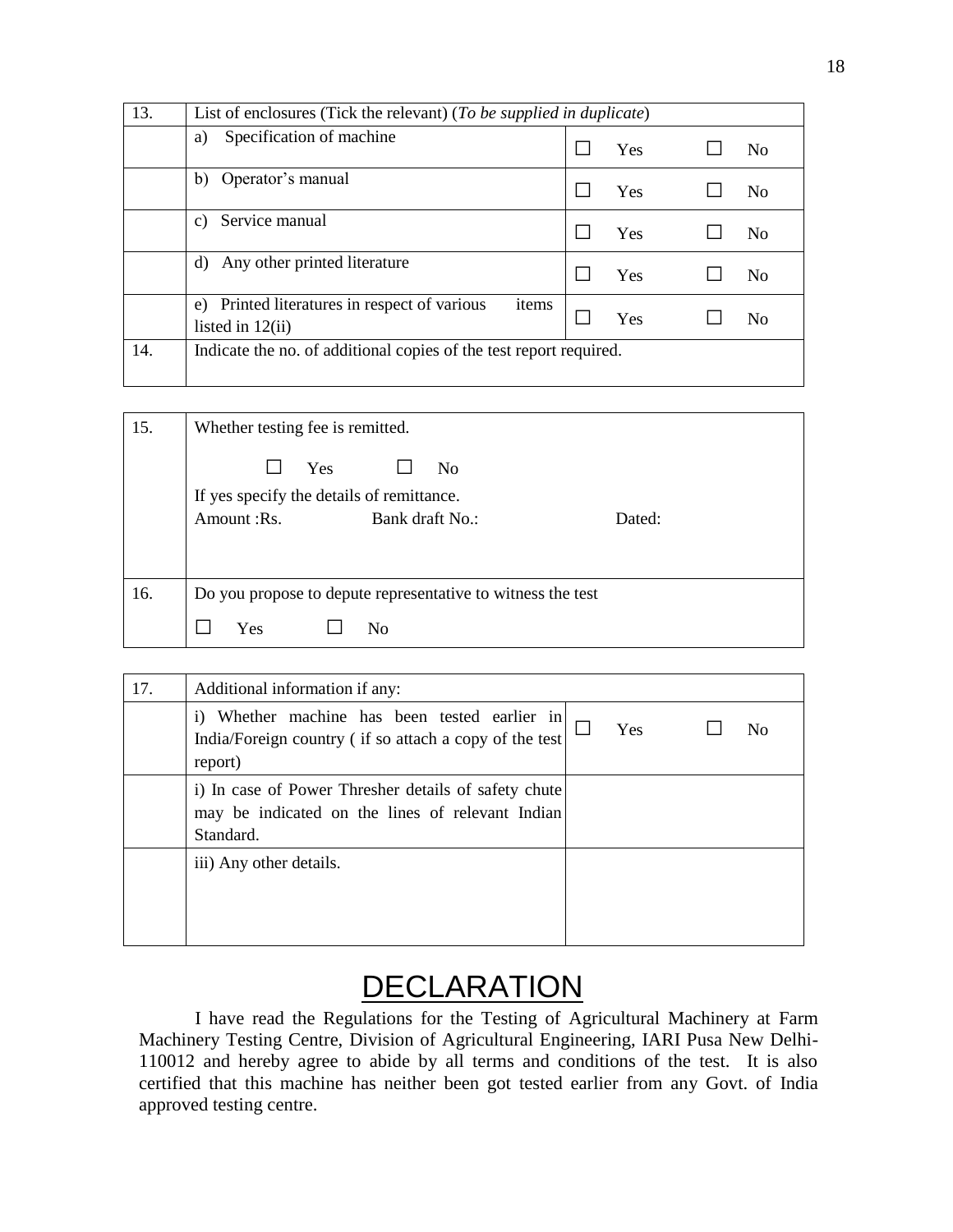| Signature   |
|-------------|
|             |
| Designation |
| Address     |
|             |

Place: Date: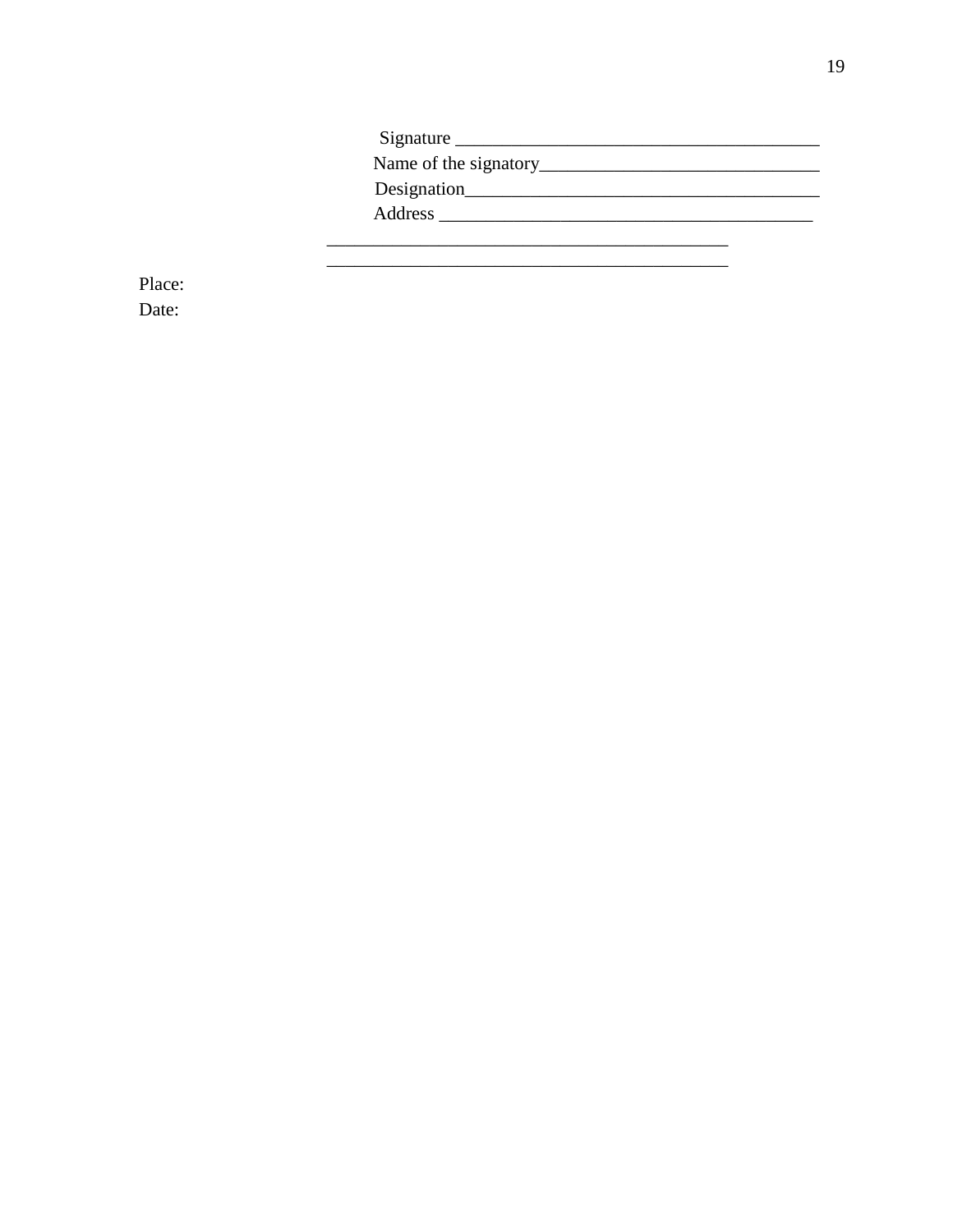## **PRECONDITIONS FOR SUBMITTING MACHINES FOR**

## **INITIAL COMMERCIAL TEST**

Make and Model of machine:

- (a) The specification of the machine submitted for test should confirm to the production model which the manufacturer proposes to introduce.
- (b) The test will be carried on the machine as it stands together with accessories and attachments essential to the satisfactory performance of the machine. The applicant will not be allowed to introduce alterations or modifications which should affect its normal performance during the progress of test. If any major modification or alteration is considered necessary, the applicant should withdraw the machine and resubmit the machine with fresh application for testing.

| Place | Signature               |  |
|-------|-------------------------|--|
| Date  | Name of the Signatory : |  |
|       | Designation             |  |
|       | Address                 |  |
|       |                         |  |
|       |                         |  |
|       |                         |  |